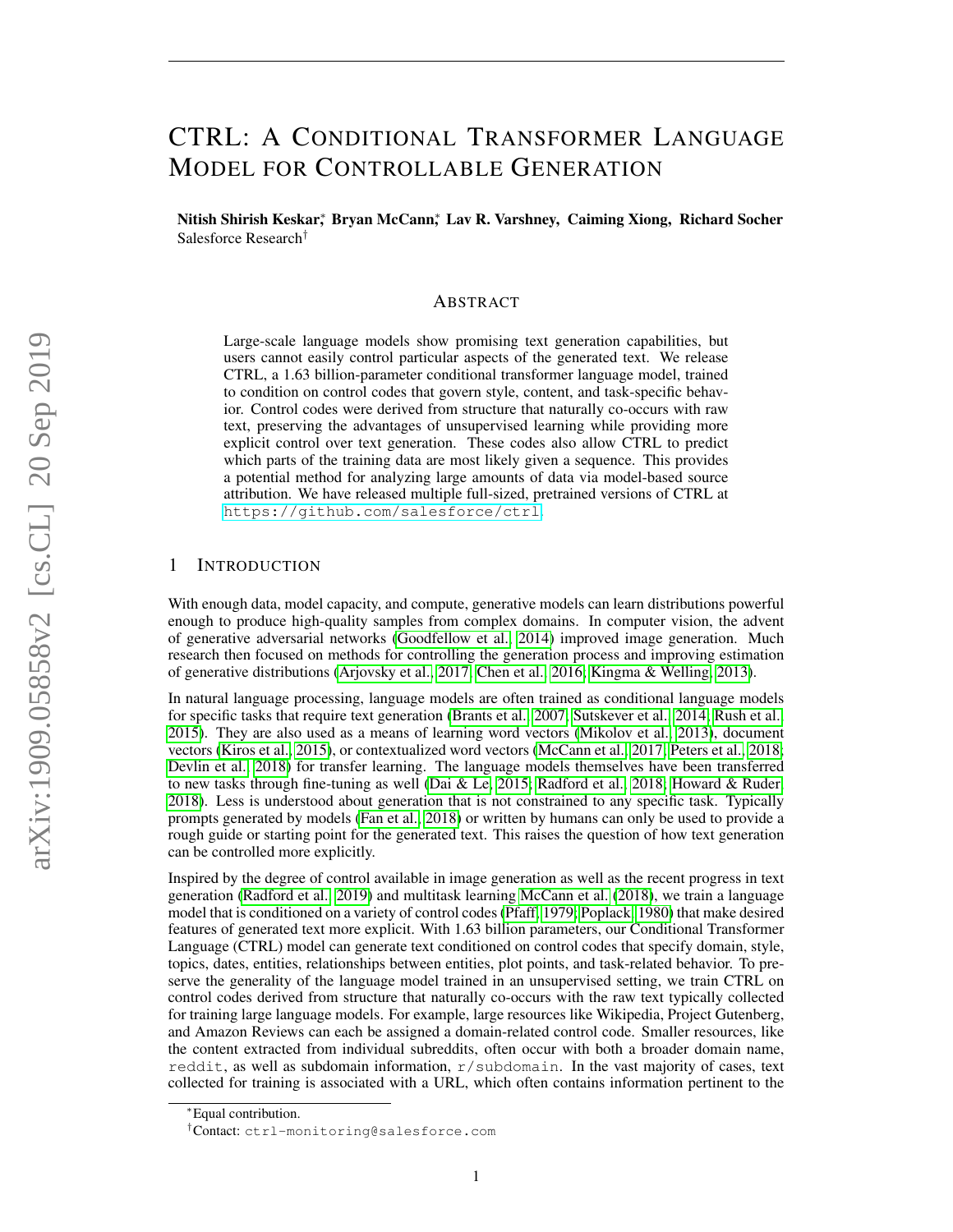text it represents. Humans can use these codes to trigger generation of text from different linguistic communities without having to understand how to prompt with particular linguistic patterns. Text can be generated in more predictable ways by controlling for content or changing the domain even when the initial prompt remains fixed.

Because all control codes can be traced back to a particular subset of the training data, CTRL can be used to predict the subset of training data that is most likely given a sequence. This explicit relationship between CTRL and its training data can be exploited to analyze the correlations that the language model has learned from each domain, and it provides a means of studying large amounts of text through the language model.

These control codes also allow for the straightforward inclusion of task-specific data in a way that improves important skills without harming the generality of the model. Control codes for question answering and machine translation make these skills easily accessible with CTRL. These codes can be combined with codes during generation to create novel cross-over between control codes that are task-specific behavior and those that are related to domain and content.

In order to push towards more controllable, general models for natural language processing, we have released multiple full-sized, pretrained versions of CTRL at [https://github.com/](https://github.com/salesforce/ctrl) [salesforce/ctrl](https://github.com/salesforce/ctrl). We hope that the release leads to further research into how controllable generation can enhance natural language understanding.

## <span id="page-1-0"></span>2 LANGUAGE MODELING

Given example sequences of the form  $x = (x_1, \ldots, x_n)$  where each  $x_i$  comes from a fixed set of symbols, the goal of language modeling is to learn  $p(x)$ . Because x is a sequence, it is natural to factorize this distribution using the chain rule of probability [\(Bengio et al., 2003\)](#page-12-3):

$$
p(x) = \prod_{i=1}^{n} p(x_i | x_{< i})
$$

This decomposes language modeling into next-word prediction. Current state-of-the-art meth-ods [\(Dai et al., 2019;](#page-13-5) [Radford et al., 2019\)](#page-15-4) train a neural network with parameters  $\theta$  to minimize the negative log-likelihood over a dataset  $D = \{x^1, \ldots, x^{|D|}\}$ :

$$
\mathcal{L}(D) = -\sum_{k=1}^{|D|} \log p_{\theta}(x_i^k | x_{\leq i}^k)
$$

Because language models learn  $p_{\theta}(x_i | x_{\leq i})$ , a new  $\tilde{x}$  of length m can be generated by sequentially sampling its constituent symbols:  $p_{\theta}(x_0), p_{\theta}(x_1|\tilde{x}_0), \ldots, p_{\theta}(x_m|\tilde{x}_{\leq m}).$ 

#### 3 LANGUAGE MODELING WITH CTRL

CTRL is a conditional language model that is always conditioned on a control code  $c$  and learns the distribution  $p(x|c)$ . The distribution can still be decomposed using the chain rule of probability and trained with a loss that takes the control code into account.

$$
p(x|c) = \prod_{i=1}^{n} p(x_i|x_{< i}, c) \qquad \mathcal{L}(D) = -\sum_{k=1}^{|D|} \log p_{\theta}(x_i^k | x_{< i}^k, c^k)
$$

The control code  $c$  provides a point of control over the generation process. This is true even when sampling  $x_0$ , in contrast to the traditional language modeling framework described in Sec. [2.](#page-1-0)

CTRL learns  $p_{\theta}(x_i|x_{< i}, c)$  by training on sequences of raw text prepended with control codes. Af-ter minimal preprocessing (described in Sec. [3.2\)](#page-2-0), a single example sequence containing  $n$  tokens is embedded as a sequence of n corresponding vectors in  $\mathbb{R}^d$ . Each vector is the sum of a learned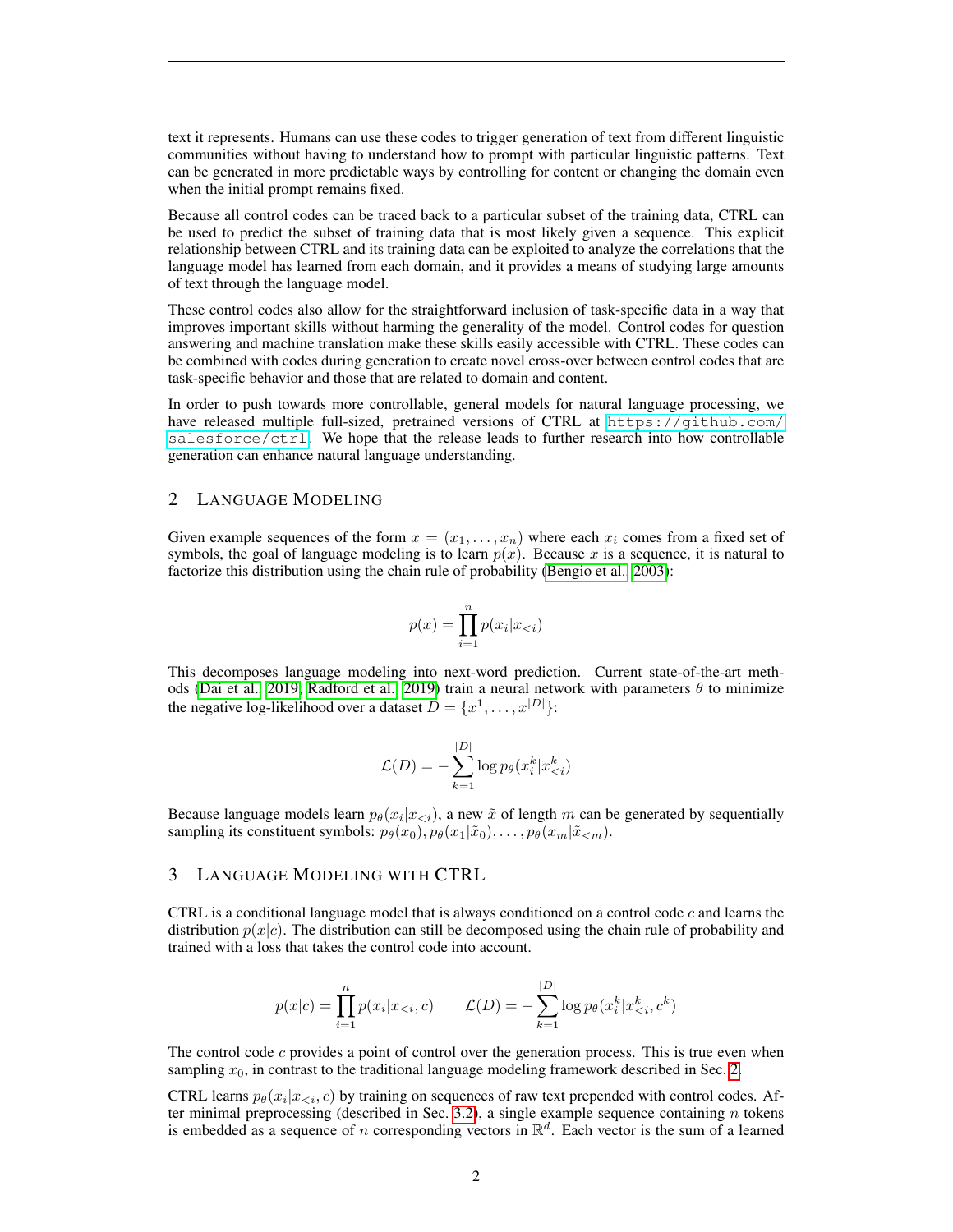token embedding and a sinusoidal positional embedding as in the original Transformer architec-ture [\(Vaswani et al., 2017\)](#page-16-1). This sequence of vectors is stacked into a matrix  $X_0 \in \mathbb{R}^{n \times d}$  so that it can be processed by  $l$  attention layers [\(Vaswani et al., 2017\)](#page-16-1). The *i*th layer consists of two blocks, each of which preserves the model dimension d.

The core of the first block is multi-head attention with  $k$  heads that uses a causal mask to preclude attending to future tokens:

$$
\begin{aligned} \text{Attention}(X, Y, Z) &= \text{softmax}\left(\frac{\text{mask}(XY^{\top})}{\sqrt{d}}\right)Z\\ \text{MultiHead}(X, k) &= [h_1; \cdots; h_k]W_o\\ \text{where } h_j &= \text{Attention}(XW_j^1, XW_j^2, XW_j^3) \end{aligned}
$$

The core of the second block is a feedforward network with ReLU activation [\(Nair & Hinton, 2010\)](#page-15-7) that projects inputs to an inner dimension f, with parameters  $U \in \mathbb{R}^{d \times f}$  and  $V \in \mathbb{R}^{f \times d}$ :

$$
FF(X) = \max(0, XU)V
$$

Each block precedes core functionality with layer normalization [\(Ba et al., 2016;](#page-12-4) [Child et al., 2019\)](#page-12-5) and follows it with a residual connection [\(He et al., 2016\)](#page-13-6). Together, they yield  $X_{i+1}$ :

Block 1 Block 2

| $\overline{X}_i = \text{LayerNorm}(X_i)$ | $H_i = \text{LayerNorm}(H_i)$ |
|------------------------------------------|-------------------------------|
| $H_i = \text{MultiHead}(X_i) + X_i$      | $X_{i+1} = FF(H_i) + H_i$     |

Scores for each token in the vocabulary are computed from the output of the last layer:

$$
Scores(X_0) = LayerNorm(X_l)W_{vocab}
$$

During training, these scores are the inputs of a cross-entropy loss function. During generation, the scores corresponding to the final token are normalized with a softmax, yielding a distribution for sampling a new token.

#### <span id="page-2-5"></span>3.1 DATA

We train on 140 GB of text drawing from a wide variety of domains: Wikipedia (En, De, Es, Fr), Project Gutenberg<sup>[1](#page-2-1)</sup>, submissions from 45 subreddits, OpenWebText<sup>[2](#page-2-2)</sup>, a large collection of news data [\(Hermann et al., 2015;](#page-13-7) [Barrault et al., 2019;](#page-12-6) [Sandhaus, 2008;](#page-15-8) [Grusky et al., 2018\)](#page-13-8), Amazon Reviews [\(McAuley et al., 2015\)](#page-14-4), Europarl and UN data from WMT (En-De, En-Es, En-Fr) [\(Barrault](#page-12-6) [et al., 2019\)](#page-12-6), question-answer pairs (no context documents) from ELI5 [\(Fan et al., 2019\)](#page-13-9) and the MRQA shared task<sup>[3](#page-2-3)</sup>, which includes the Stanford Question Answering Dataset [\(Rajpurkar et al.,](#page-15-9) [2016\)](#page-15-9), NewsQA [\(Trischler et al., 2016\)](#page-16-2), TriviaQA [\(Joshi et al., 2017\)](#page-14-5), SearchQA [\(Dunn et al.,](#page-13-10) [2017\)](#page-13-10), HotpotQA [\(Yang et al., 2018\)](#page-16-3), and Natural Questions [\(Kwiatkowski et al., 2019\)](#page-14-6). A full account of training data and associated control codes can be found in Table [7](#page-17-0) in the Appendix.

#### <span id="page-2-0"></span>3.2 EXPERIMENTAL SETTINGS

We learn BPE [\(Sennrich et al., 2015\)](#page-16-4) codes and tokenize the data using fastBPE<sup>[4](#page-2-4)</sup>, but we use a large vocabulary of roughly 250K tokens. This includes the sub-word tokens necessary to mitigate problems with rare words, but it also reduces the average number of tokens required to generate long text by including most common words. We use English Wikipedia and a 5% split of our collected OpenWebText data for learning BPE codes. We also introduce an unknown token so that during

<span id="page-2-1"></span><sup>&</sup>lt;sup>1</sup>We use a modified version of <https://github.com/chiphuyen/lazynlp>

<span id="page-2-2"></span> $2$ We use a modified version of <https://github.com/jcpeterson/openwebtext.git>

<span id="page-2-3"></span><sup>3</sup><https://github.com/mrqa/MRQA-Shared-Task-2019>

<span id="page-2-4"></span><sup>4</sup><https://github.com/glample/fastBPE>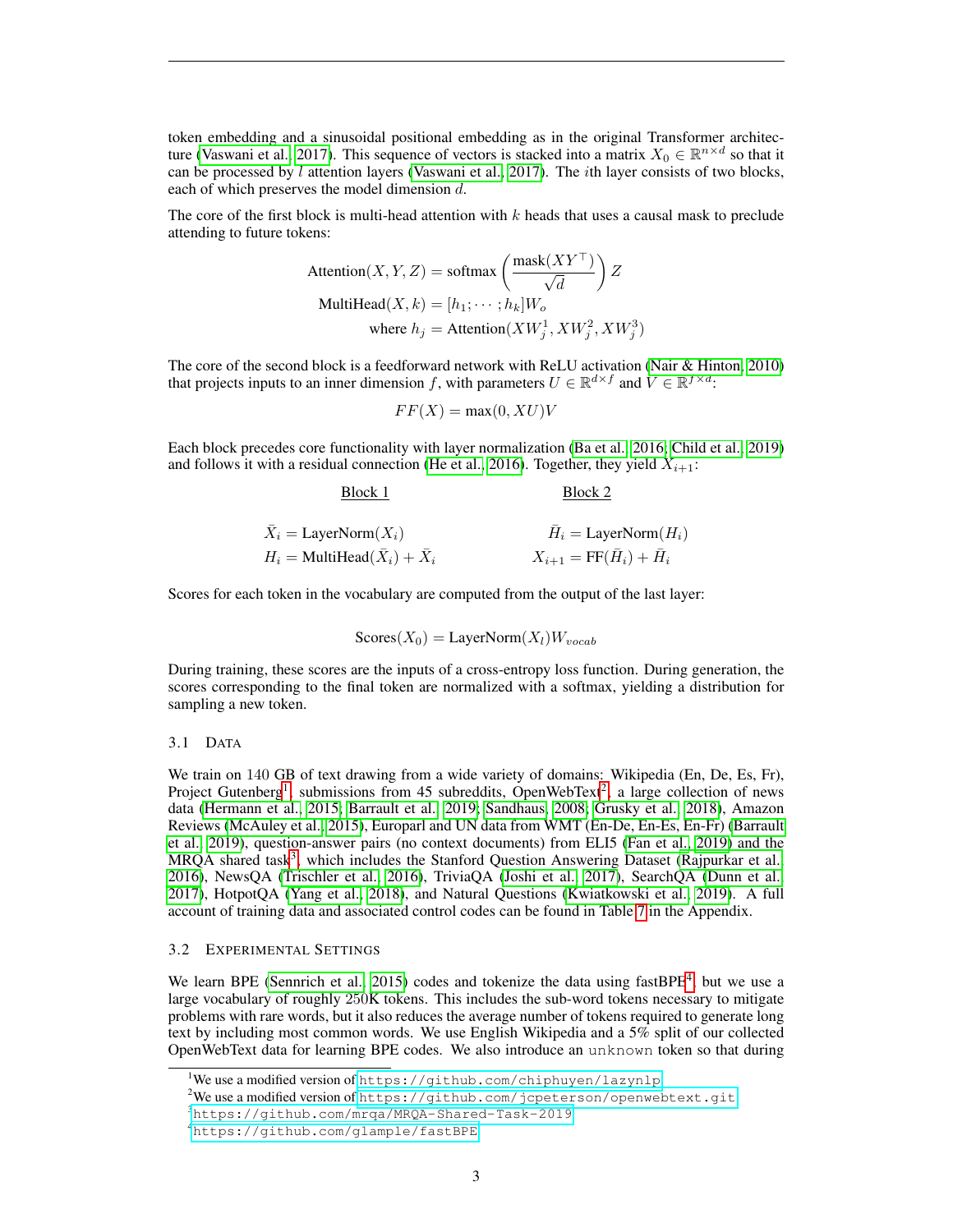preprocessing we can filter out sequences that contain more than 2 unknown tokens. This, along with the compressed storage for efficient training (TFRecords) [\(Abadi et al., 2016\)](#page-12-7), reduces our training data to 140 GB from the total 180 GB collected. Data was treated as a single stream of tokens with non-domain control codes inserted where appropriate (often at document boundaries). The stream was chunked into contiguous sequences of tokens. Each sequence originated from a domain, and it has the corresponding domain control code prepended as the first token in the sequence. In this way, domain control codes receive special treatment [\(Kobus et al., 2016\)](#page-14-7). They are propagated to all text in the domain as the first token. This is similar to how codes and natural language sequences have been used in multi-task settings [\(Wu et al., 2016;](#page-16-5) [Johnson et al., 2017;](#page-13-11) [McCann et al., 2018\)](#page-14-3) to control conditional language models. All other control codes are injected into the data without such special treatment [\(Moryossef et al., 2019;](#page-15-10) [Caswell et al., 2019\)](#page-12-8). We experimented with sequence lengths of 256 and 512 due to memory and optimization constraints. Despite training on relatively short sequences compared to other approaches, we found that a sliding-window approach allows for generation beyond these windows, and we also found little difference in quality between the two models within the first 256 tokens. Further, we note that our vocabulary is approximately 4 times larger than similar approaches, hence the effective sequence length in characters is comparable.

CTRL has model dimension  $d = 1280$ , inner dimension  $f = 8192$ , 48 layers, and 16 heads per layer. Dropout with probability 0.1 follows the residual connections in each layer. Token embeddings were tied with the final output embedding layer [\(Inan et al., 2016;](#page-13-12) [Press & Wolf, 2016\)](#page-15-11).

CTRL was implemented in TensorFlow [\(Abadi et al., 2016\)](#page-12-7) and trained with a global batch size of 1024 distributed across 256 cores of a Cloud TPU v3 Pod for 800k iterations. Training took approximately 2 weeks using Adagrad [\(Duchi et al., 2011\)](#page-13-13) with a linear warmup from 0 to 0.05 over 25k steps. The norm of gradients were clipped to 0.25 as in [\(Merity et al., 2017\)](#page-15-12). Learning rate decay was not necessary due to the monotonic nature of the Adagrad accumulator. We compared to the Adam optimizer [\(Kingma & Ba, 2014\)](#page-14-8) while training smaller models, but we noticed comparable convergence rates and significant memory savings with Adagrad. We also experimented with explicit memory-saving optimizers including SM3 [\(Anil et al., 2019\)](#page-12-9), Adafactor [\(Shazeer & Stern,](#page-16-6) [2018\)](#page-16-6), and NovoGrad [\(Ginsburg et al., 2019\)](#page-13-14) with mixed results.

#### 4 CONTROLLABLE GENERATION

#### 4.1 SAMPLING

Typically, temperature-controlled stochastic sampling methods are used for generating text from a trained language model. It is also common to limit the sampling only to the top- $k$  alternatives. Given a temperature  $T > 0$  and scores  $x_i \in \mathbb{R}^d$  for each token i in the vocabulary, the probability of predicting the  $i$ th token is given by:

<span id="page-3-0"></span>
$$
p_i = \frac{\exp(x_i/T)}{\sum_j \exp(x_j/T)}.\tag{1}
$$

The next token is then chosen by sampling through a multinomial distribution with probabilities  $p_i$ clipped at the top-k tokens. In the equation above,  $T \to 0$  approximates a greedy distribution which magnifies the peaks in the probability distribution while  $T \to \infty$  flattens the distribution to make it more uniform. Rather than choosing a fixed value of  $k$ , as is common practice, [Holtzman et al.](#page-13-15) [\(2019\)](#page-13-15) suggested adapting  $k$  heuristically. The nucleus sampling approach chooses a probability threshold  $p_t$  and sets k to be the lowest value such that  $\sum_i$  sort $(p_i) > p_t$ . If the model is confident in its next-word prediction, then  $k$  will be lower and vice versa. Despite the improved generative capabilities of models with such heuristics, there still exists a trade-off between these parameters depending on the generation intended.

Given a prompt: Q: What is the capital of Australia?, a well-trained model assigns higher probability mass to the correct answer, Canberra, but a non-zero probability mass to other cities such as Melbourne, Sydney, Brisbane, Darwin, and Perth, see Figure [1.](#page-4-0) By choosing to sample, we mistrust the model, despite it being correct. A natural solution to this is to choose the next token greedily. However, this is known to create repetitions of phrases or sentences even for large well-trained models [\(Radford et al., 2019;](#page-15-4) [Holtzman et al., 2019\)](#page-13-15). To reconcile the two, we propose a new sampling scheme that trusts the model distribution through near-greedy sampling but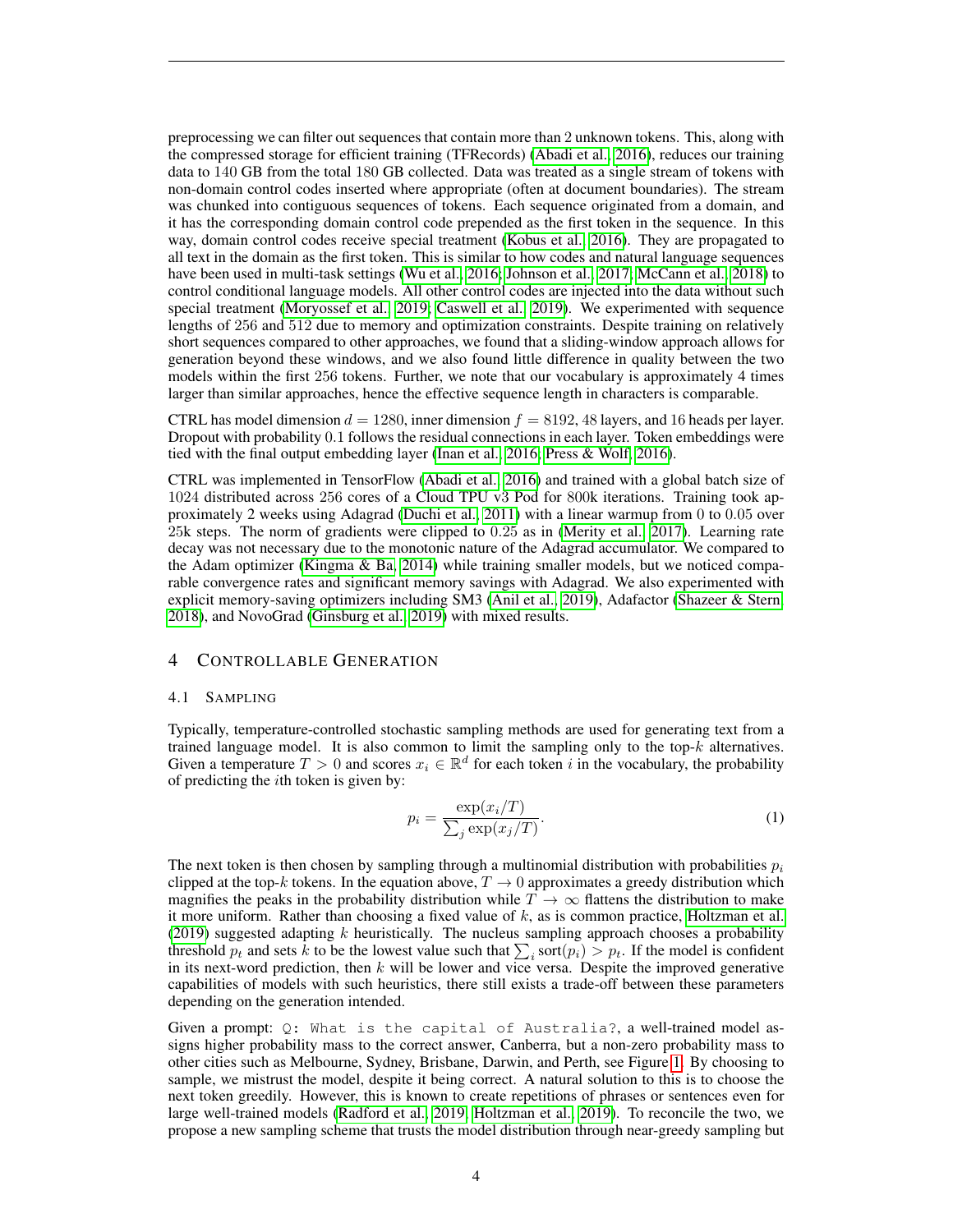<span id="page-4-0"></span>

Figure 1: Next-token probability for the prompts Q: What is the capital of Australia? and Q: Who was the first man on the moon? In such cases, sampling using a distribution is detrimental to answering the question correctly.

prevents repetitions through a penalty. This *penalized sampling* works by discounting the scores of previously generated tokens. The motivation is similar to coverage mechanisms [\(See et al., 2017\)](#page-16-7) and other losses designed to discourage repetition [\(Welleck et al., 2019\)](#page-16-8), but penalized sampling is not used during training. Given a list of generated tokens g, using the notation from equation [1,](#page-3-0) the probability distribution  $p_i$  for the next token is defined as:

$$
p_i = \frac{\exp(x_i/(T \cdot I(i \in g)))}{\sum_j \exp(x_j/(T \cdot I(j \in g)))}
$$
  $I(c) = \theta$  if c is True else 1

We find that using a greedy sampling and  $\theta \approx 1.2$  yields a good balance between truthful generation and lack of repetition. Note that  $\theta = 1$  is equivalent to equation [1.](#page-3-0) We note in passing that this approach succeeds only if the model has learned a sufficiently reliable distribution.

#### 4.2 CONTROL CODES

Style by domain. Most control codes for our model specify the overall style of generated text by indicating a particular domain of training data. Examples in Table [1](#page-5-0) demonstrate that even for identical prompts, control codes allow for predictable variation in generation. The examples in Table [2](#page-6-0) show how CTRL can generate domain-specific text without any prompt.

More complex control codes. Additional control codes can be added to the domain code in order to increasingly constrain generation. In Table [2,](#page-6-0) adding additional control codes following the domain code further constrains generation. These examples demonstrate constraints specifying that the model should start with a title and by specifying a particular rating for reviews.

Examples of more advanced control are given in Table [3.](#page-7-0) In our version of OpenWebText, we include the URL used to downlaod each document as the start of the input sequence. During training, CTRL learns relationships between the structure of these URLs and the text that follows. At inference, novel URLs can be used to specify a variety of features: domain, subdomain, entities, entity relations, and even dates.

Triggering specific tasks. A small number of control codes are related to specific tasks like question answering and translation. These codes constrain the generation process the most, by triggering task-specific generation. In Table [4,](#page-8-0) we demonstrate relatively complex control codes for question answering and machine translation that act as a template mixed with a natural language prompt.

Zero-shot code-mixing. In the first example we mix a diet subreddit (r/keto) with machine translation control codes for English and German. In contrast to using Translation in [2,](#page-6-0) the generated text with mixed codes is coherent across multiple translated lines. This structure is an influence of Diet because it had multiline examples in the training data, whereas the translation data consisted of shuffled single lines. In the second example we mix the politics subreddit (r/politics) with a prompt that starts in French though no examples of this kind were found in the training data.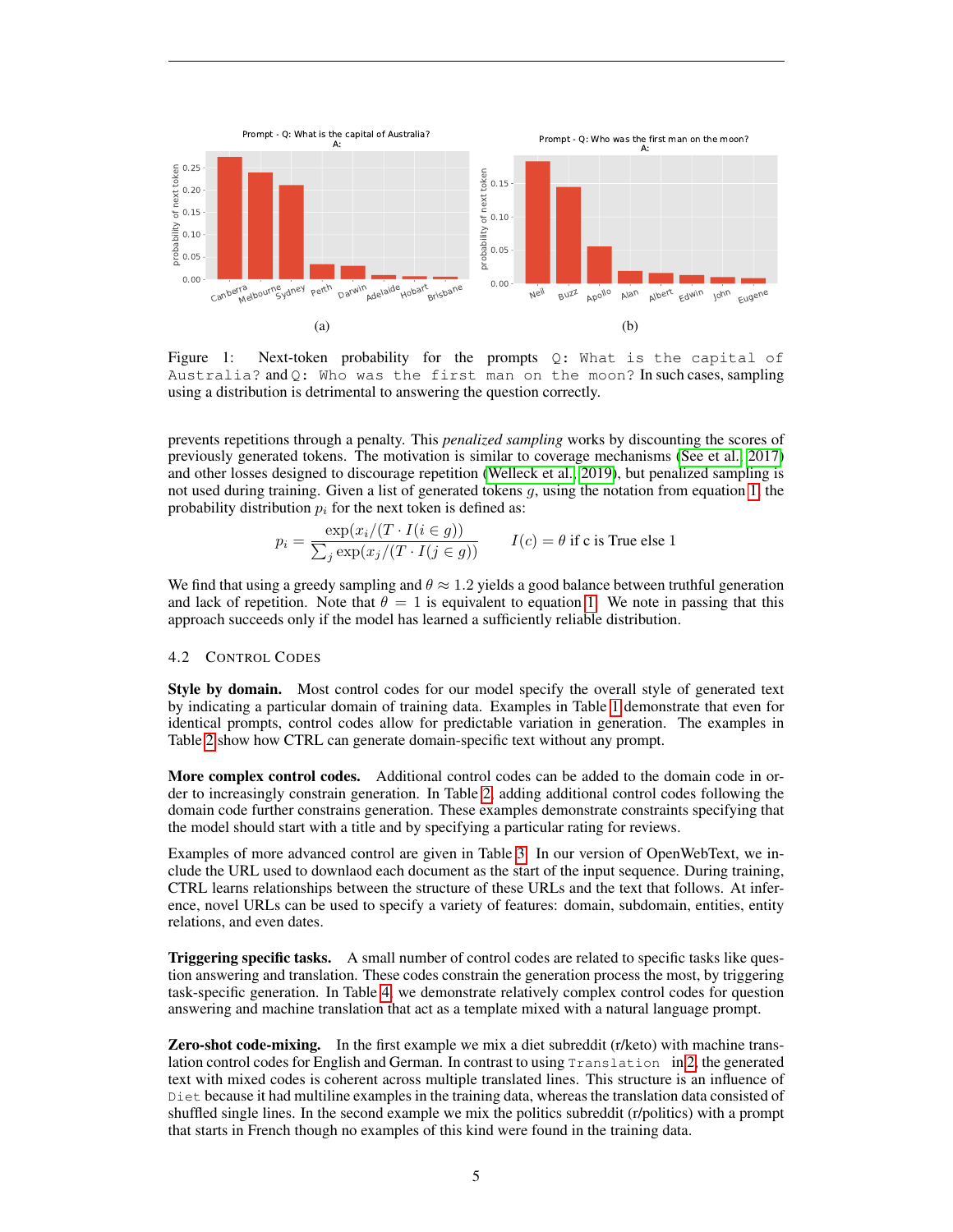<span id="page-5-0"></span>Wikipedia *Anarchism is* a political philosophy that advocates the abolition of all forms of hierarchy and domination, including capitalism, patriarchy, racism, sexism, heterosexism and other oppressive social structures.\n\nThe term "anarchism" was coined by Pierre-Joseph Proudhon in his book "The Poverty of Philosophy" (1844). It has been used to describe various movements within anarchism since then. In its modern sense, it refers to an ideology or movement advocating for social, political, economic and/or cultural change through direct action against existing institutions and practices. Anarchists are often associated with radical left-wing politics, but they have also advocated many different types of libertarian socialism. Some anarchists advocate anarchist communism, others support anarcho-syndicalism, while still others reject both socialism and communism. Many anarchists believe that capitalism should be abolished entirely, though some argue that this would require overthrowing capitalism. Other anarchists oppose any form of state control over private property, such as land ownership, which they see as inherently oppressive. They may favor limited government regulation on certain aspects of life, such as drug use, prostitution, gambling, pornography, abortion, euthanasia, etc.\n\nHistory.\n\nEarly history.\n\nAnarchist ideas were first developed during the French Revolution (17891799). During these years, there was widespread opposition to traditional society based upon religion, class, gender, race, ethnicity, nationality, language, education, wealth, and so on. This led to the development of new ideologies like socialism, liberalism, republicanism, communitarianism, individualism/egoism/. . .

Books *Anarchism is* the \n only true and practical form of Socialism. It has been said that Socialism \n will never be established until it can be proved to work in practice. The \n same may be said, with equal truth, about Anarchism. But if we are not able  $\ln$  to prove its practicability at present, then let us wait for a better time  $\n\alpha$  when our present conditions shall have become so much more favorable than \n they now are, that we shall no longer need any such proof. Let us, then, \n patiently await this time, which I believe will come sooner or later. In  $\n\times$  the meantime, as long as there remains one man who believes in it, he must  $\n\times$ n continue to do so. If you wish to see him succeed, try to make him feel his  $\n\times$ n own impotence. You cannot succeed by force alone. He must know himself to \n be powerless before he begins to work. And what does he do? Why, he goes on \n working just as hard as ever, because he knows that he is powerless, but  $\ln$  still he continues to work, because, after all, he thinks that he is doing  $\n \$ n right. That is why men like Mr. Owen and myself are called "cranks." We say  $\n \$ n things that seem absurd to others, but we mean them all the same. When we \n speak of "the right of labor," we really mean something very different from  $\ln$  what most ...

Horror *A knife* handle pulled through the open hole in the front. I jumped when the knife hit. $\n\in\mathbb{N}$ . Her scream was the only sound I heard besides her sobs. $\n\in\mathbb{N}$ . spider touched her feet as it started to dig into the top of her arch. The creature's tears began to flow. \n\nThe spider looked up to her and looked back at me with eyes filled with burning tears. My heart started to race. . .

Reviews *A knife* is a tool and this one does the job well.\n\nRating: 4.0\n\nI bought these for my husband who has been using them to cut up his own meat since he got them. He says they are very sharp so be careful when you use them, but that doesn't seem like much of an issue because he's used it on everything from chicken breasts to beef tenderloin. . .

Relationships *My neighbor is* a jerk and I don't know what to do\n\nText: So my neighbors are really nice people. They have been for years. We live in an apartment complex so we get along great. $\n\n\in\mathbb{R}$  is recently they started acting like jerks. . .

Legal *My neighbor is* threatening to sue me for not letting him use my pool $\ln \left( \frac{n}{\ln \frac{1}{n}} \right)$  live in a small town and have been renting out the back of my house since last year. The owner has had issues with people using it as well but he never really took any action against them. Last week someone from his property management company came by asking if they could come over because there was an issue with some kids playing on it. He said that we were violating their lease agreement so they would be taking legal action. . .

Table 1: Even for identical *prompts*, control codes allow for predictable variation in generation.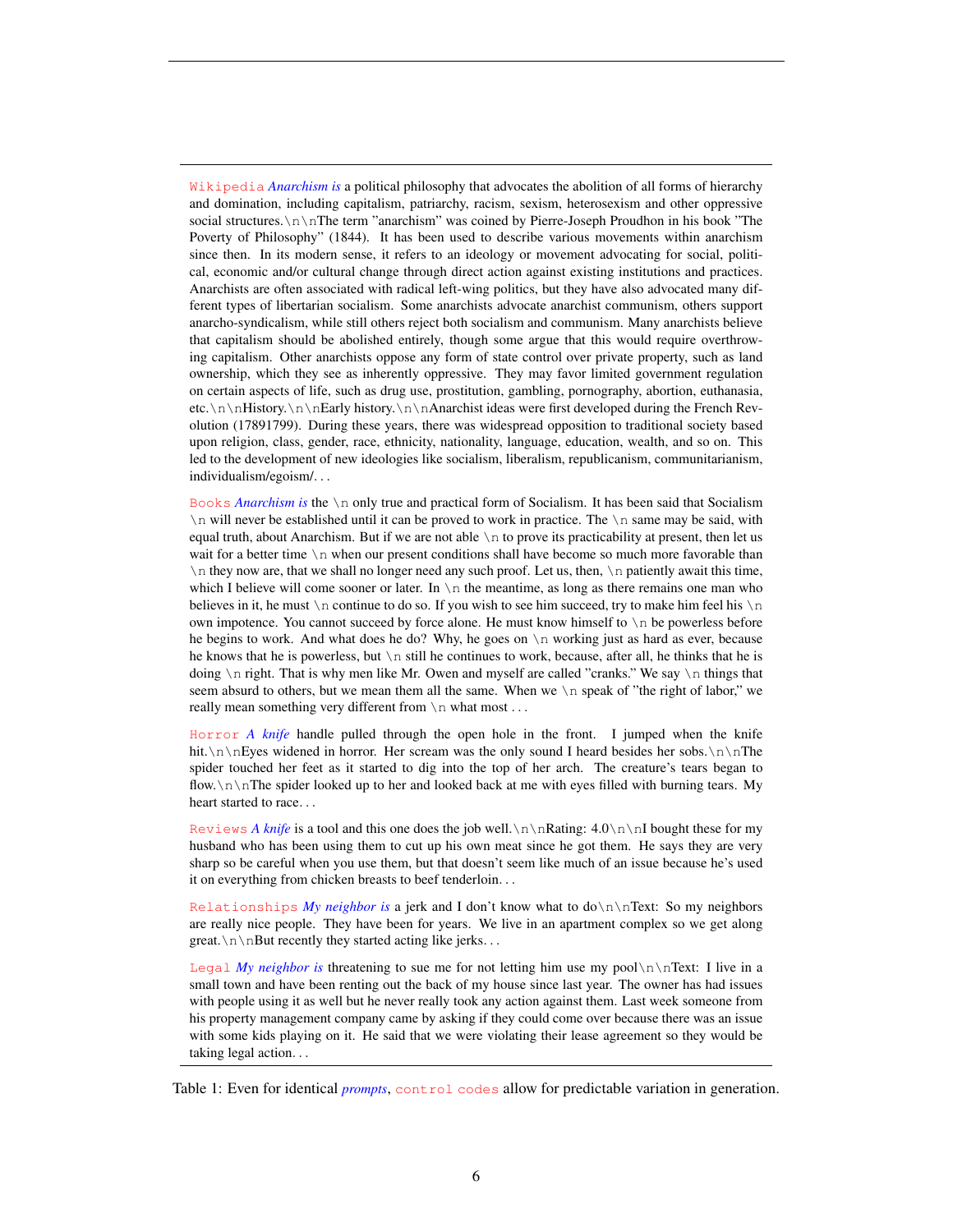<span id="page-6-0"></span>Science Title: Scientists have discovered a new type of bacteria that can survive in the presence of high levels of carbon dioxide\nText:[Link to article] ([http://news.nationalgeographic.com/news/2011/07/](http://news.nationalgeographic.com/news/2011/07/110717-methane-bacteria-carbon-dioxide-environment-science/) [110717-methane-bacteria-carbon-dioxide-environment-science/](http://news.nationalgeographic.com/news/2011/07/110717-methane-bacteria-carbon-dioxide-environment-science/))\n\nThe researchers found that this particular strain of methane bacterium is able to thrive at concentrations up to 10 times higher than normal atmospheric levels. $\n \n \in \mathbb{R}$  also note that these findings are consistent with previous research showing that some types of microbes may be capable of surviving under extreme conditions such as those associated with global warming.

Politics Title: The US is the only country in history to have a national debt of more than \$20 trillion. \nText: I know this isn't exactly an accurate representation but it gives you some idea how much money we are talking about.\n\[nhttp://en.wikipedia.org/wiki/National\\_](http://en.wikipedia.org/wiki/National_debt#United_States) [debt#United\\_States](http://en.wikipedia.org/wiki/National_debt#United_States)

Running Text: I have been running for about a year and a half now but never really got into it. $\ln \ln$ This past weekend was my first time doing it in the last few months. $\ln \ln My$  goal is to run at least 3 miles every day this week.

Horror Text: I was a little girl when my parents got divorced. My dad had been in the military for years and he left me with my mom. She worked as an RN at a hospital so she could take care of me.\n\n When we moved to our new house it took some time before things settled down. We were still living together but there wasn't much going on. It didn't help that my mom would get mad if someone came over or even just walked by her house. $\ln \ln$  One day while walking through the yard I noticed something out of place...

Reviews Rating:  $5.0\n\times n$  I have been using this product for a few years and it is the best thing on my hair. It makes your hair soft but not greasy. $\n\cdot$  Rating:  $5.0\n\$   $\cdot$  I've used this product before and love it. It's light weight yet keeps my curls defined without making them crunchy!

Reviews Rating: 1.0\n\nI bought this for my daughter and it was a complete waste of money. The case is very flimsy and the screen protector doesn't fit properly. \n \nRating:  $1.0\n\ nThis product$ did not work at all. It would charge but when you unplug it, it does nothing. Very disappointed.

Table 2: With CTRL, no *prompt* is necessary as long as a control code is provided. Control codes can be combined (Reviews, Rating:, and VALUE) to provide finer-grained control.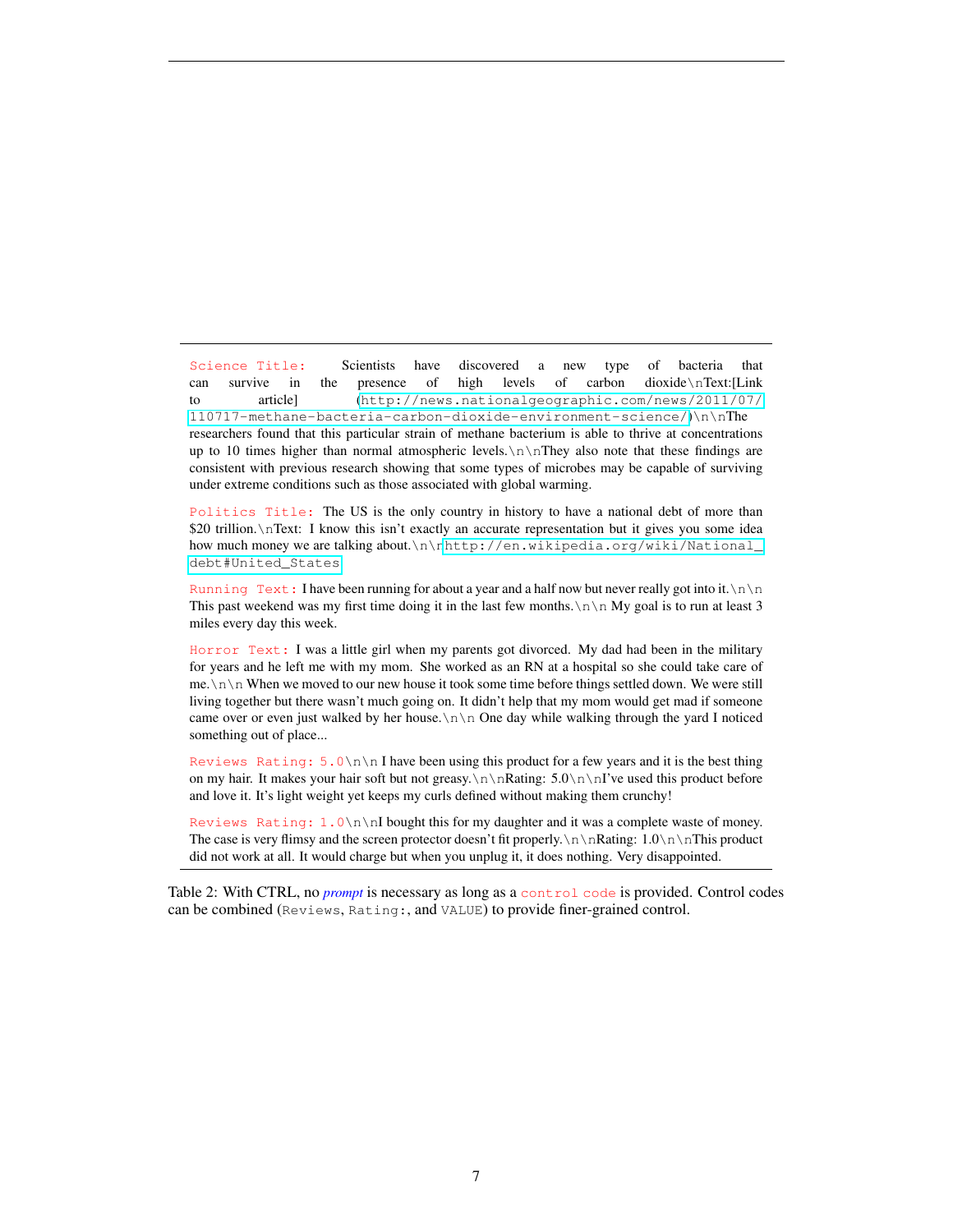<span id="page-7-0"></span>Links https://www.cnn.com/2007/09/20/us-president-meets-british-pm LONDON, England (CNN) – U.S. President George W. Bush met with British Prime Minister Tony Blair on Monday to discuss the war in Iraq, according to a statement from Blair's office. $\n\cdot \ln \theta$ meeting was held at 10 Downing Street and lasted about an hour.\n\n"The two leaders discussed Iraq and other international issues of mutual concern," said Blair. $\n\in\mathbb{B}$ ush, who is scheduled to meet Wednesday with Russian President Vladimir Putin, will also visit Germany for talks later this week.\n\nIn his statement, Blair said, "We agreed that we should continue our efforts together to bring peace and stability to Iraq. We both reaffirmed our commitment to working closely together, as well as to continuing to work constructively toward achieving lasting security and prosperity throughout the Middle East region."\n\nBush's trip comes after he visited Britain last week where he spoke out against terrorism while visiting Buckingham Palace. $\ln \ln$ He has been criticized by some lawmakers over what they say are insufficient military resources being devoted to fighting terrorism.

Links https://www.cnn.com/2014/09/20/us-president-meets-british-pm JUST WATCHED\n\nObama meets with British PM\n\nMUST WATCH\n\nStory highlights\n\nPresident Barack Obama met with Britain's Prime Minister David Cameron

Links https://www.cnn.com/2018/09/20/us-president-meets-british-pm JUST WATCHED\n\nTrump and May meet for first time\n\nMUST WATCH\n\nWashington (CNN) President Donald Trump, who has been criticized by some in the UK over his decision to leave the European Union, met with British Prime Minister Theresa May, a White House official said on Thursday.

Links https://www.cnn.com/09/20/2018/star-spotted JUST WATCHED\n\nStar spotted: The world's most elusive star $\n\lambda \n\Delta$  watch $\lambda \n\Delta$  new study suggests that the Milky Way is home to a supermassive black hole $\n\cdot n$  InIt may be one of our closest galactic neighbors $\n\alpha\in(CNN)$  Astronomers have discovered what they believe could be an extremely rare astronomical event: An object so bright it can only be seen with powerful telescopes. $\n \n \in \n \mathbb{R}$ object, dubbed SN2014J, was first detected by NASA's Spitzer Space Telescope in 2014. . . .

Links https://www.etonline.com/09/20/2018/star-spotted\n\nEXCLUSIVE: Star Spotted in New York City\n\nBy Kelly Marot — September 20, 2018 10:51 AM PDT\n\nGetty Images\n\nThe star of the new season of Stranger Things is making a splash on her own turf and its not even Halloween. $\n\cdot n\cdot N$  Winona Ryder has been seen out and about with friends at night time in Manhattan this week, E! News can exclusively reveal. $\n \n \alpha$  source tells us, She was hanging around with some friends, but she wasnt doing anything too crazy. She just wanted to get away from it all for a little bit.. . .

Links https://www.cnn.com/style/09/20/2018/george-clooney-interview

George Clooney on the future of his acting career $\n\ln\frac{By}{n\ndated 10:51 AM ET, Thu September}$ 20, 2018 $\nabla \nabla \cdot \mathbf{C}$  as in Facebook Messenger. Find out what's happening in the world as it unfolds. $\n\n\nPhotos:George Clooney, 'Ocean's 8'\n\nActor George Clooney attends a photocall for$ "Ocean's 8" at Grauman's Chinese Theatre on August 31, 2018, in Los Angeles. $\n\ln \ln \dots$ 

Links https://www.cnn.com/politics/09/20/2018/george-clooney-interview JUST WATCHED\n\nGeorge Clooney on the Trump administration\n\nMUST WATCH $\ln\ln(CNN)$  Actor and activist George Clooney, who has been a vocal critic of President Donald Trump, said he is "ready to go back into the political arena" after his role in an anti-Trump documentary was cut from theaters this week. $\n\ln n$ ...

Table 3: CTRL is trained with links as control codes. Links provide a way to specify domain, subdomain, entities, entity relations, and even date. The links in these examples do not actually link to text; users can mimic the structure of the URLs that appear during training to create novel content during generation. Note that us-president is interpreted differently by the model depending on the date used (2007,2014,2018). Similarly, star is interpreted differently based on the domain (cnn vs. etonline) and topic (style vs. politics) can be varied even for identical entities (george-clooney).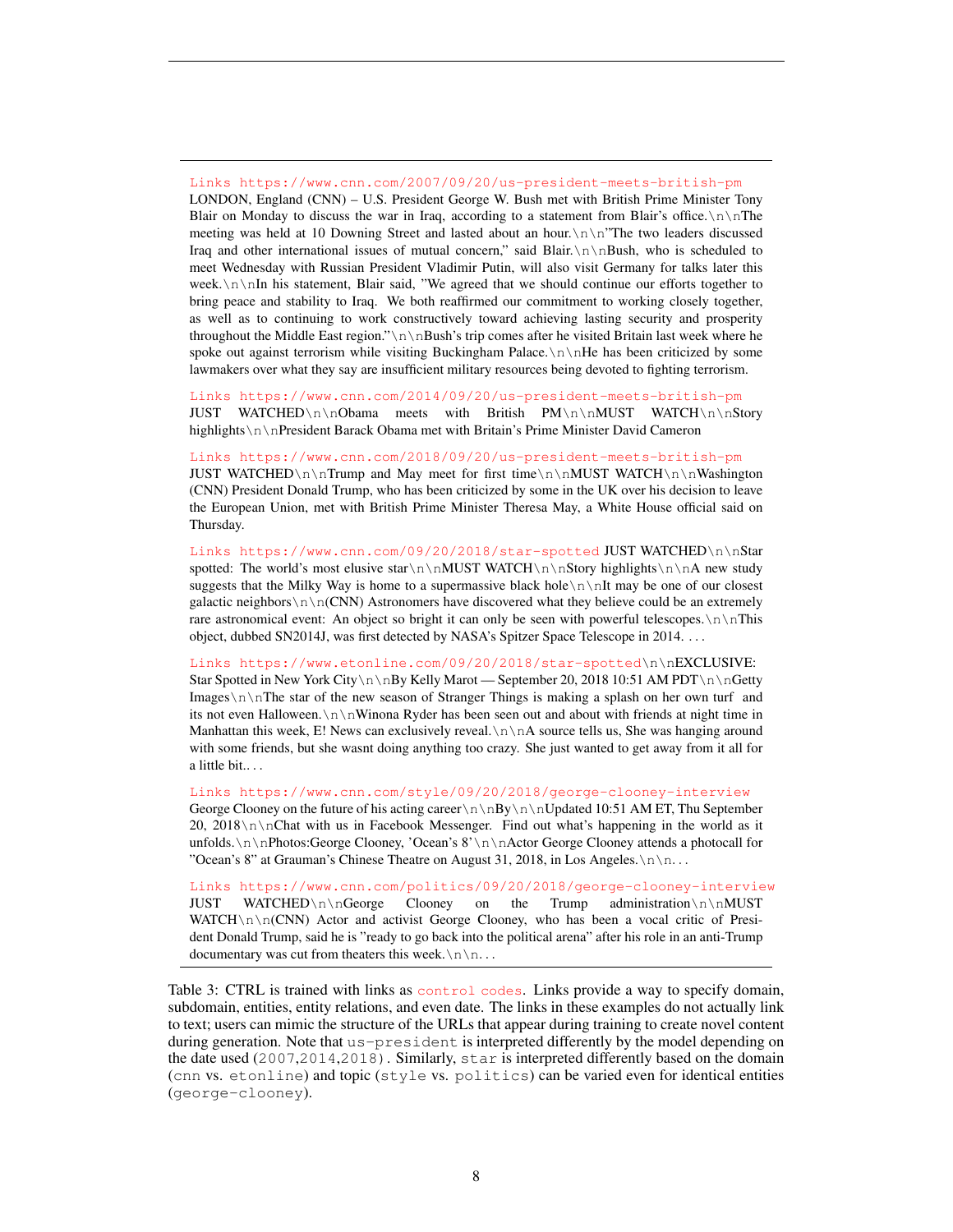<span id="page-8-0"></span>Questions *Q: What is the capital of India?* A: New Delhi\n\nQ: Which city in India has a large population of people from Gujarat? $\n\ln A$ : Ahmedabad $\n\ln A$ : How many languages are spoken by Indians living abroad? $\n\n\cdot A$ : more than 100. . .

Translation English : *We release a new model for coherent language generation* ; French : Nous publions un nouveau modéle de génération cohérente du langage  $\ln \n\leq \n\leq$  European Parliament has just adopted the report on the proposal for a regulation of the European Parliament and of the Council establishing an action programme to promote multilingualism in Europe. ; French : Le Parlement européen vient d'adopter le rapport sur la proposition de règlement du Parlement et du Conseil établissant un programme-cadre pour promouvoir le pluriling uisme dans l'Union européenne...

Table 4: More complex templatized control codes are used for task-specific generation.

<span id="page-8-1"></span>Diet English : *I lost 10 kgs!* ; German : Ich habe 10 Kilogramm verloren!\n\nEnglish : It is a great achievement for me and my family. ; German : Das ist eine groe Leistung fr mich und meine Familie.\n\nEnglish : Thank you very much to all the people who have helped me. ; German : Vielen Dank an alle, die mir geholfen haben.. . .

Politics Title: *Les Etats-Unis sont un* pays de droite\n\nText: Je suis Americain et je ne peux ´ pas supporter ce que font les USA en matière d'immigration  $\n\cdot\ln$ 'ai déjà écrit sur le sujet mais il n'y a aucune réaction [http://www.reddit.com/r/politics/comments/1tqjzw/les\\_](http://www.reddit.com/r/politics/comments/1tqjzw/les_etats_unes_son_tres-de-gauche/) [etats\\_unes\\_son\\_tres-de-gauche/](http://www.reddit.com/r/politics/comments/1tqjzw/les_etats_unes_son_tres-de-gauche/) . . .

Table 5: Some codes can be mixed to generate text with novel cross-over behavior. In Table [5,](#page-8-1) we present two examples. In the first example, we mix translation codes into the Diet domain. By doing so, the model continues alternatively generates English and German sentences while respecting the Diet domain and remains coherent across translations. In the second example, the Politics domain is mixed with a French prompt despite never seeing this combination in training.

## 5 SOURCE ATTRIBUTION

The domain control codes can be used to partition the training data into mutually exclusive sets. This supports a simple method for determining which subsets of the training data the language model considers most likely given a sequence. Recall that the language model has learned a distribution  $p_{\theta}(x|c)$ . By specifying a prior over domain control codes for  $p(c)$ , it is straightforward to compute a ranking of domains:

$$
p_{\theta}(c|x) \propto p_{\theta}(x|c)p(c)
$$

We found that the empirical prior of the training data weights domains with large amounts of data too heavily. Instead, we use a uniform prior over the domain control codes. Examples can be found in Table [6.](#page-9-0)

We note that the data used to train this model does not have universal coverage and contains the cultural associations present in the original sources. All applications of the model inherently depend on those original associations for prediction. In fact, this method of source attribution relies on exploiting the original associations to establish relationships between the language model and its training data.

The model does not have a notion of whether any particular cultural association is good or bad, right or wrong, true or false. It only learns correlations between cultural associations and domains. This is evidenced by the fact that contradictory statements are often attributed to the same sources: competing claims often appear in the same contexts. CTRL provides model-based evidence that certain domains are more likely to contain language similar to given statements, but it should not be used to make normative or prescriptive claims. It is a descriptive tool for analyzing correlations in large amounts of text.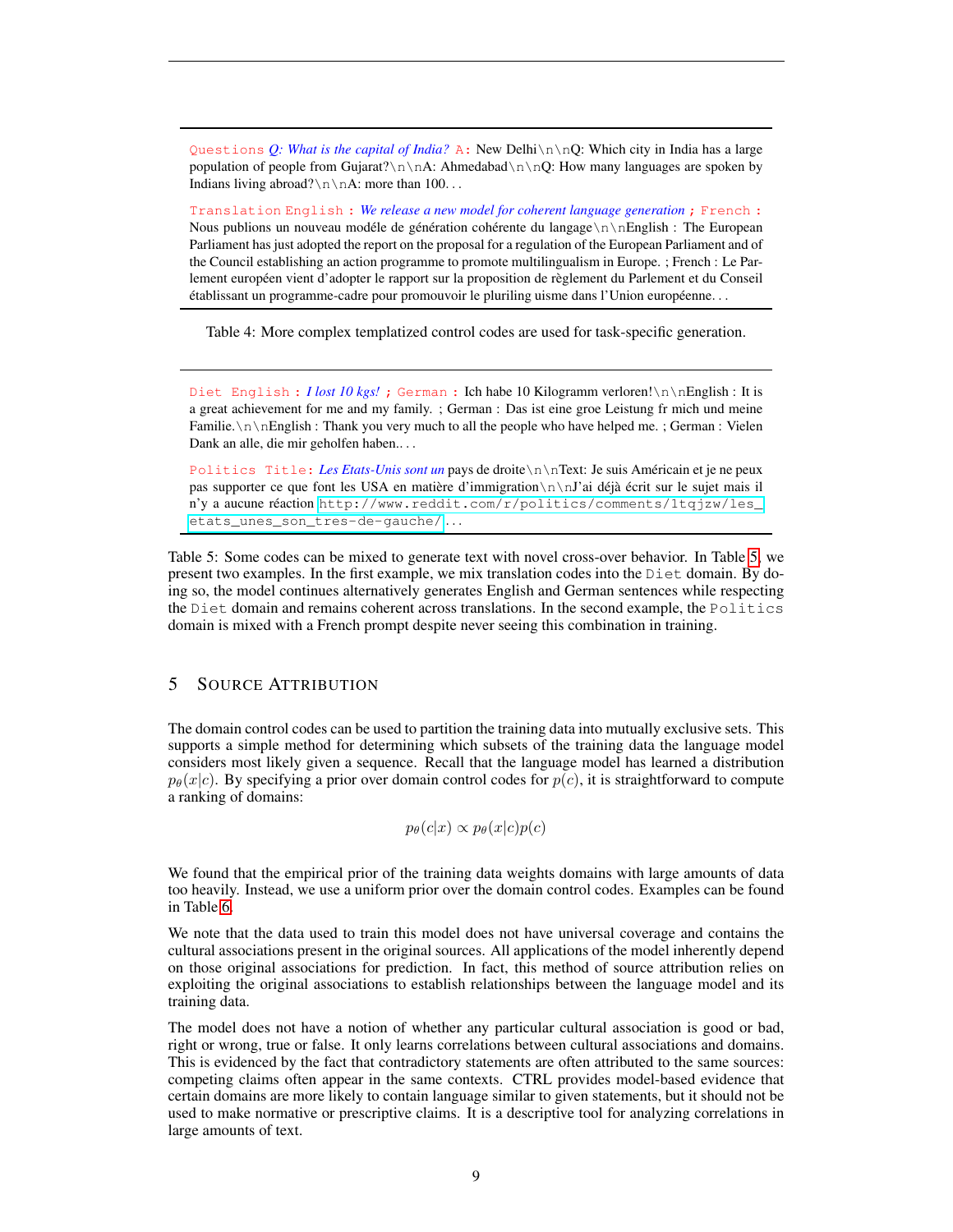<span id="page-9-0"></span>

| <b>Query Prompt</b>                                                                                  | <b>Attributed Sources</b>                     |
|------------------------------------------------------------------------------------------------------|-----------------------------------------------|
| Global warming is a lie.                                                                             | r/unpopularopinion, r/conspiracy, r/science   |
| Global warming is a lie.                                                                             | r/eli5, r/science, r/unpopularopinion         |
| Global warming is a real phenomenon                                                                  | r/eli5, r/science, r/changemyview             |
| Global warming is a real phenomenon.                                                                 | OpenWebText, r/changemyview, r/science        |
| I don't think women should be allowed to vote.                                                       | r/christianity, r/atheism, r/unpopularopinion |
| Carbs are your enemy when you want to get lean.                                                      | r/fitness, r/loseit, r/keto                   |
| I just want to be a fun aunt. I'm not interested in babies.                                          | r/babybumps, r/childfree, r/twoxchromosome    |
| My landlord is suing me for unpaid rent.                                                             | r/legaladvice, r/personalfinance, r/frugal    |
| FROM fairest creatures we desire increase, $\ln \ln \theta$<br>thereby beauty's rose might never die | Gutenberg, Wikipedia, OpenWebText             |

Table 6: We probe CTRL for learned correlations between sequences and domains. Note that this procedure is sensitive to small changes in the prompt. For example, "Global warming is a lie" differs from "Global warming is a lie." r/eli5 stands for "Explain like I'm five". Attribution experiments use the model trained on sequences of length 256; it was trained longer and provided better estimation of source. Source attribution cannot be considered a measure of veracity, but only a measure of how much each domain token influences a given sequence.

## 6 RELATED WORK

Language modeling. Language models [\(Bengio et al., 2003\)](#page-12-3) have played an important role in natural language processing through transferrable word vectors [\(Mikolov et al., 2013\)](#page-15-1), contextualized word vectors [\(Peters et al., 2018;](#page-15-2) [Devlin et al., 2018;](#page-13-1) [Lample & Conneau, 2019\)](#page-14-9), and models [\(Howard & Ruder, 2018;](#page-13-3) [Radford et al., 2018\)](#page-15-3). Recent work on memory mechanisms [\(Dai et al.,](#page-13-5) [2019;](#page-13-5) [Lample et al., 2019\)](#page-14-10) has improved perplexities on the most common benchmarks, and even without these memories, large Transformer architectures [\(Vaswani et al., 2017\)](#page-16-1) like GPT-2 [\(Rad](#page-15-4)[ford et al., 2019\)](#page-15-4), OpenGPT- $2^5$  $2^5$ , and Megatron<sup>[6](#page-9-2)</sup> can achieve state-of-the-art results without directly training for any particular language modeling benchmark. Because these latter language models are trained on far more diverse data than is used in the supervised setting, they demonstrate impressive text generation capabilities [\(Radford et al., 2019;](#page-15-4) [Zellers et al., 2019\)](#page-16-9).

Multi-task learning. These models demonstrate the potential to learn multiple tasks as well as quick adaptation to patterns in input prompts [\(Radford et al., 2019\)](#page-15-4). This potential showed that language models can offer an alternative to supervised multi-task learning as framed by several recent benchmarks [\(Wang et al., 2018;](#page-16-10) [McCann et al., 2018\)](#page-14-3). Language models might also offer a foundation to extend proposals of unified, multi-task systems for all of NLP [\(Collobert & Weston, 2008;](#page-12-10) [Collobert et al., 2011\)](#page-12-11), parsing and tagging [\(Hashimoto et al., 2016\)](#page-13-16), multiple languages [\(Wu et al.,](#page-16-5) [2016;](#page-16-5) [Johnson et al., 2017\)](#page-13-11), and multiple modalities [\(Luong et al., 2015;](#page-14-11) [Kaiser et al., 2017\)](#page-14-12). Several works have pointed to natural language as a means for controlling these multi-task systems [\(McCann](#page-14-3) [et al., 2018;](#page-14-3) [Radford et al., 2019;](#page-15-4) [Keskar et al., 2019\)](#page-14-13), and several point to the benefits of a code book either specified explicitly [\(Wu et al., 2016\)](#page-16-5) or learned in a latent space [\(Kaiser et al., 2018\)](#page-14-14). This work attempts to balance these approaches.

Sampling methods and coverage mechanisms. Recent work in sampling methods for text generation has focused on reducing repetition by replacing it with novel, coherent text [\(Fan et al., 2018;](#page-13-4) [Holtzman et al., 2019\)](#page-13-15). The problem of repetition can instead be approached by altering the training objectives, as with coverage mechanisms [\(See et al., 2017\)](#page-16-7) and context-based losses [\(Welleck et al.,](#page-16-8) [2019\)](#page-16-8). When prioritizing control, the trade-off between novelty in the generated text and consistency with prompts and prior generated text remains a difficult challenge, but this work found that relying on inference-time methods [\(Fan et al., 2018;](#page-13-4) [Holtzman et al., 2019\)](#page-13-15) that are closer in behavior to context-based losses [\(See et al., 2017;](#page-16-7) [Welleck et al., 2019\)](#page-16-8) provides a reasonable solution as long as the distribution of the language model is sufficiently confident in its decisions.

<span id="page-9-2"></span><span id="page-9-1"></span><sup>5</sup> <https://blog.usejournal.com/opengpt-2-we-replicated-gpt-2-because-you-can-too-45e34e6d36dc> 6 <https://github.com/NVIDIA/Megatron-LM>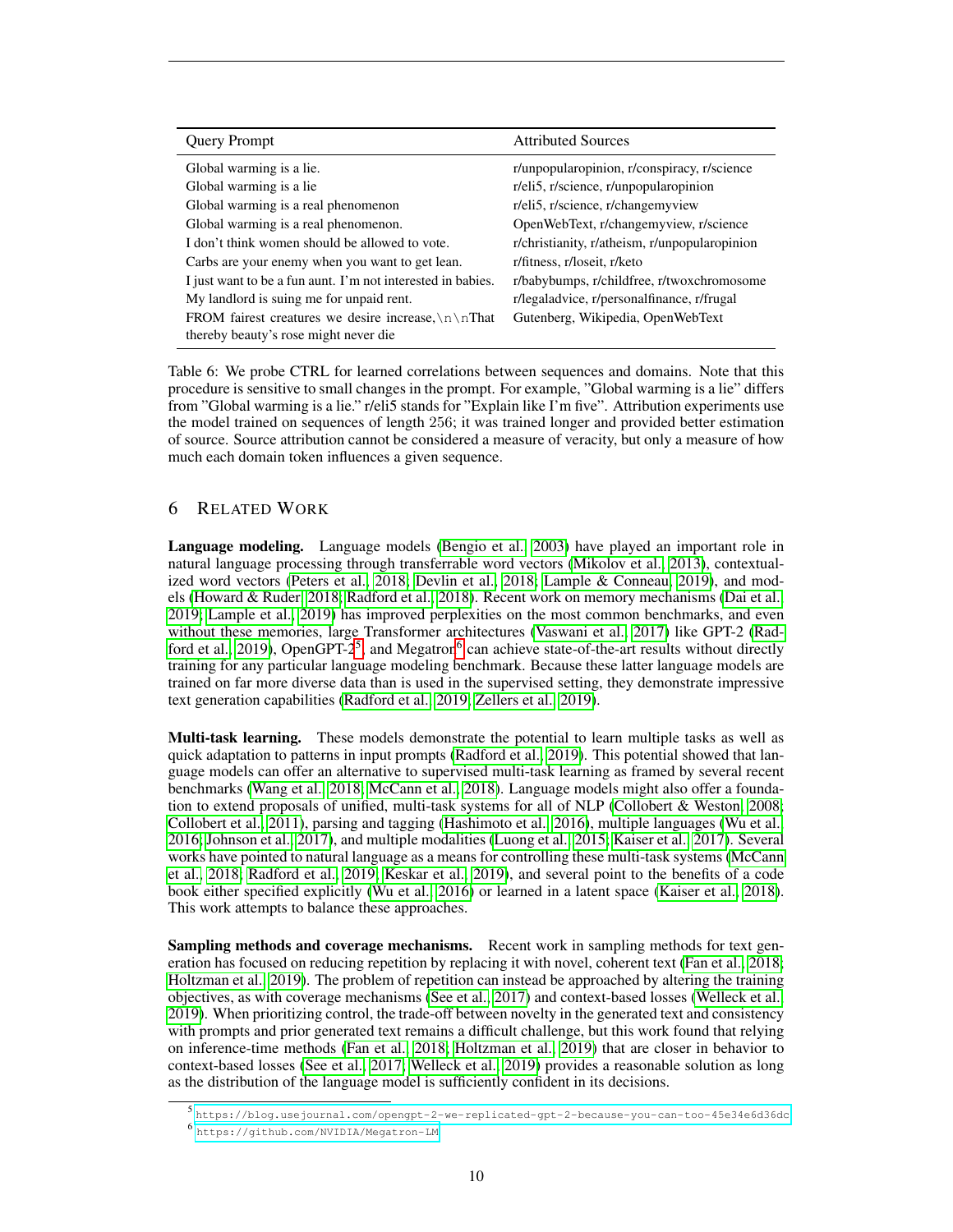# 7 FUTURE DIRECTIONS

More control codes and finer-grained control. The particular choice of control codes in this work is intended to represent a reasonably large variety in control over domain, topic, entities, entity relations, and dates. A very flexible means of control is through the natural structure of the internet in the form of URLs. Many of the domains that were mapped in this work to a single control code (e.g. Wikipedia, Project Gutenberg), could be refined to provide more fine-grained control either through further exploitation of URL structure (<en.wikipedia.org>, <de.wikipedia.org>, <en.wikipedia.org/wiki/Anarchism>, [en.wikipedia.org/](en.wikipedia.org/wiki/Anarchism#History) [wiki/Anarchism#History](en.wikipedia.org/wiki/Anarchism#History)) or through the manual extraction of structure already present in the data (e.g. Books Author Title Chapter). We hope future work explores extensions of CTRL to new domains in ways that provide further insight into controllable text generation.

Extensions to other areas in NLP. This work suggests that including data for specific tasks need not harm the general nature of an unsupervised learning process. For important skills, the inclusion of supervised data or task-specific data generated through unsupervised means [\(Artetxe et al., 2017;](#page-12-12) [Lewis et al., 2019\)](#page-14-15) can lead to obvious improvements. While this work experimented with triviastyle question answering (without context documents) and small amounts of machine translation data, it remains an open question whether these language models can learn to effectively perform tasks like extractive question answering or state-of-the-art multilingual machine translation while still preserving general pattern recognition and text generation functionality.

Many tasks present difficult challenges to the supervised setting. Commonsense reasoning [\(Levesque et al., 2012\)](#page-14-16) and abstractive summarization [\(Rush et al., 2015\)](#page-15-0) represent two areas where these challenges remain readily apparent (Kryściński et al., 2019). Yet language models show potential for mitigating these problems directly [\(Trinh & Le, 2018;](#page-16-11) [Radford et al., 2019\)](#page-15-4) or indirectly [\(Ra](#page-15-13)[jani et al., 2019;](#page-15-13) [Xenouleas et al., 2019;](#page-16-12) [Scialom et al., 2019\)](#page-15-14). We hope that in future work CTRL can be extended to far more tasks through the use of both unsupervised and supervised techniques.

Analyzing the relationships between language models and training data. CTRL is trained on a small subset of the possible data available. Therefore the model is biased towards the patterns of language used in the training data. The data is likely not representative of many linguistic communities, but CTRL offers an explicit method for analyzing the relationship between the model and its current training data. As methods improve, more data is collected, and training of these large models continues, we hope to use this tool to better understand the particular cultural associations the model learns from each data source.

Making the interface between humans and language models more explicit and intuitive. CTRL is designed to make the interface between humans and language models more intuitive. Text generation can be a powerful tool for enhancing creativity and exploration. In future work, we hope to study how the beneficial applications of such models can be enhanced by providing more control to human users.

# 8 CTRL-ALT-DEL: THE ETHICS OF LARGE LANGUAGE MODELS

Openness and replicability are central aspects of the scientific ethos that, prima facie, suggest the release of complete scientific research results. We reify these principles by releasing all trained CTRL models.

Although much scientific research and innovation can benefit the public, it may also be diverted to harmful uses or have unintended negative impacts (without animus). [Brundage et al.](#page-12-13) [\(2019\)](#page-12-13), among others, have argued artificial intelligence has such an omni-use character and have suggested governance policies emerging from the *responsible innovation* literature [\(Brundage, 2016\)](#page-12-14). Historical evidence has pointed to the inadequacy of self-moratoriums for governing omni-use technologies [\(Kaiser & Moreno, 2012\)](#page-14-18); we take a course of action that differs from such self-regulation. Our actions reflect principles from a recent sociology-based AI governance framework that aims to expand responsible innovation to consider networks of users, dynamics, and feedback [\(Varshney et al.,](#page-16-13) [2019\)](#page-16-13).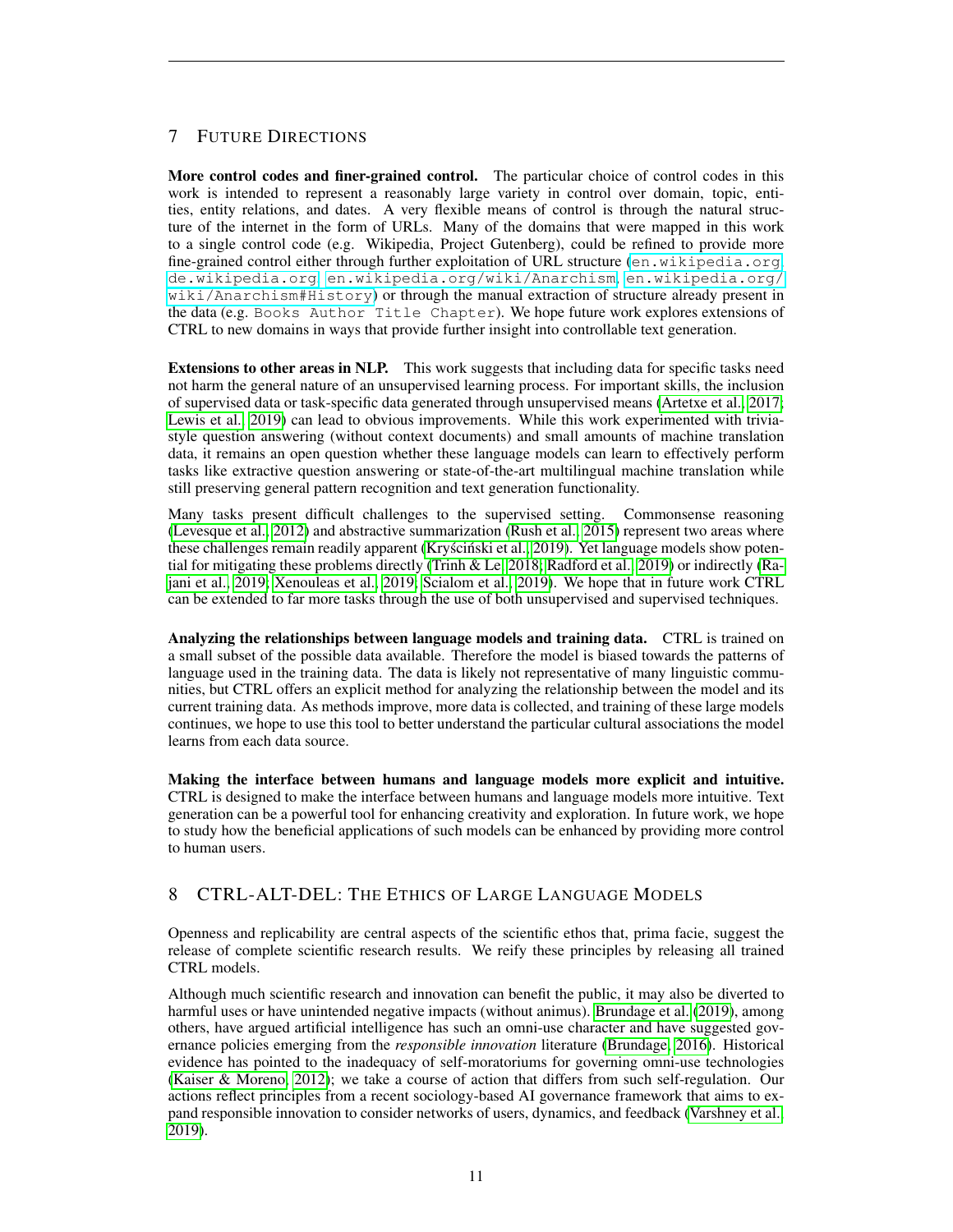- Rather than self-governance, we sought to diversify inputs to governance through prerelease review from experts at the Partnership on AI (PAI). These experts, in turn, drew on emerging norms and governance processes that incorporate a broad set of values from across society.
- Prior to release, the research team conducted a technology foresight exercise to anticipate possible malicious use cases. In particular, we used a scenario planning approach to technology foresight that systematically attempts to envision plausible longer-term future states of science, technology, and society. This anticipatory focus on possibilities rather than probabilities lessens several shortcomings of formal risk assessment in the face of contested assumptions, which has proven ineffective in identifying the most profound future impacts of innovation [\(Stilgoe et al., 2013\)](#page-16-14).
- As part of our model release, we include a code of conduct in the README at [https:](https://github.com/salesforce/ctrl) [//github.com/salesforce/ctrl](https://github.com/salesforce/ctrl). This code of conduct is modeled after emerging community norms ensconced in the Do No Harm and Just World Licenses. Simultaneously recognizing that it has no legal force and that users are agents of technological change embedded in social networks, the aim is to encourage reflection at the consumption junction [\(Cowan, 1987\)](#page-13-17) through norm-setting and reduce unintended uses.
- The README also includes a subset of the questions that the team discussed when deliberating release of the models, drawn from early drafts of community-driven PAI documents (to be released in the near future). This may further encourage users to reflect on norms and responsibilities associated with models that generate artificial content. In particular, users are asked to share answers to the included questions, to pose further questions, and suggest solutions by emailing <ctrl-monitoring@salesforce.com>.
- Finally, the README asks users to develop appropriate documentation [\(PAI, 2019;](#page-11-0) [Arnold](#page-12-15) [et al., 2018;](#page-12-15) [Mitchell et al., 2019\)](#page-15-15) when building on CTRL and to tell the research team how they are using CTRL by emailing <ctrl-monitoring@salesforce.com>. This facilitates a post-release monitoring plan that observes how people are using CTRL in the wild (together with active observations). Such *post-market* plans recognize that most innovations are unexpected and hard to forecast. It is intended to enable a responsive approach to responsible innovation, not just with respect to harmful uses but also unintended negative impacts without animus.

## 9 CONCLUSION

With 1.63 billion parameters, CTRL is the largest publicly released language model to date. It is trained with control codes so that text generation can be more easily controlled by human users. These codes allow users to explicitly specify domain, subdomain, entities, relationships between entities, dates, and task-specific behavior. We hope that the release of this model at <https://github.com/salesforce/ctrl> pushes towards more controllable, general models for natural language processing, and we encourage future discussion about artificial generation with our team by emailing <ctrl-monitoring@salesforce.com>.

#### 10 ACKNOWLEDGEMENTS

We would like to thank Kathy Baxter for her help in the ethical considerations of our work and facilitating the external review process; Srinath Meadusani, Lavanya Karanam, Ning Dong, and Navin Ramineni for their help with setting up and maintaining compute infrastructure; Zak Stone and his team at Google for assistance with TPU infrastructure and code; and Joseph Olsen, Roy Davis, Joshua Simmons, Denise Lo, and Sam Edwards for their help with open sourcing.

#### **REFERENCES**

<span id="page-11-0"></span>Annotation and benchmarking on understanding and transparency of machine learning lifecycles (ABOUT ML), 2019. URL <https://www.partnershiponai.org/about-ml/>. Partnership on AI (PAI), v0.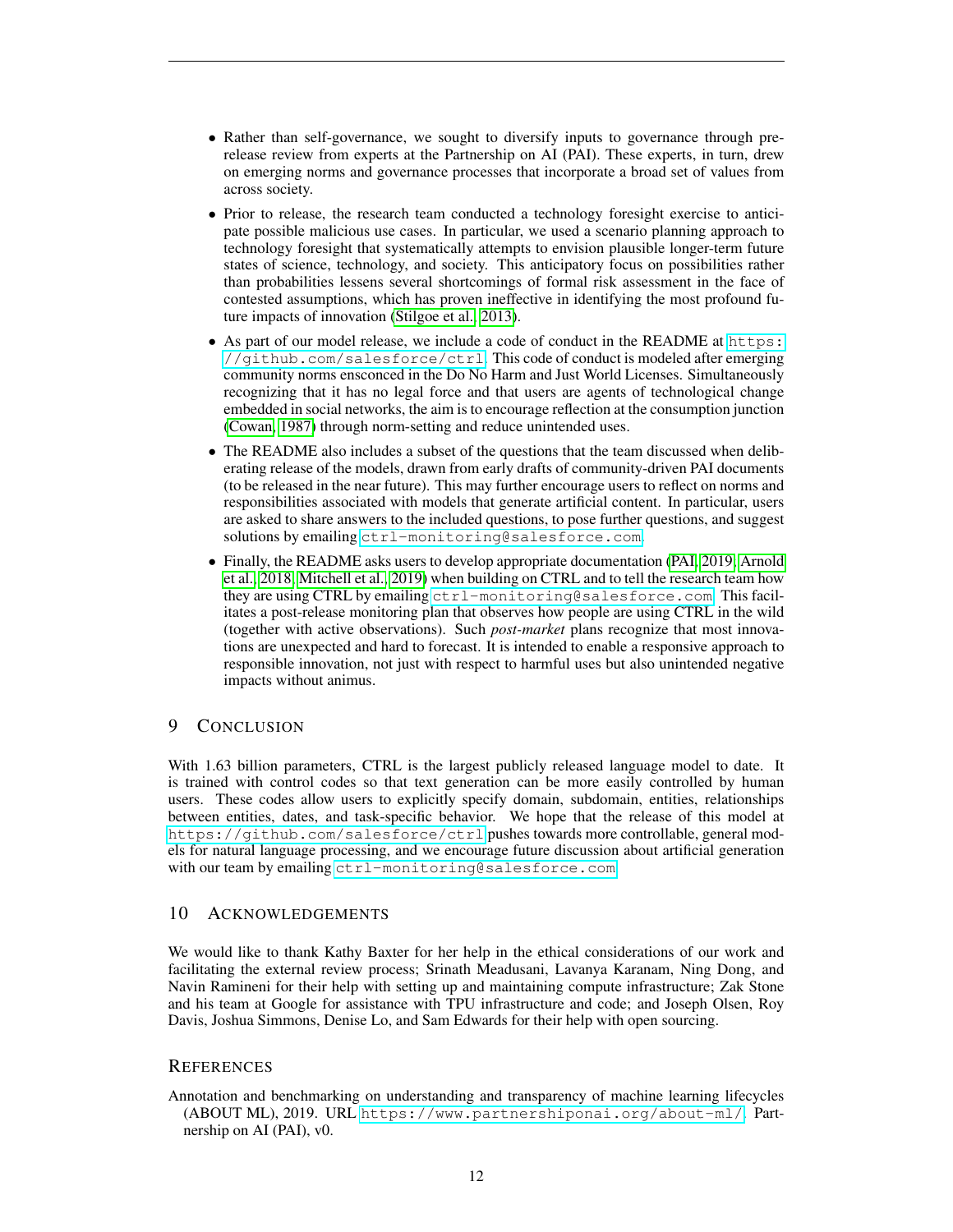- <span id="page-12-7"></span>Martín Abadi, Paul Barham, Jianmin Chen, Zhifeng Chen, Andy Davis, Jeffrey Dean, Matthieu Devin, Sanjay Ghemawat, Geoffrey Irving, Michael Isard, et al. Tensorflow: A system for largescale machine learning. In *12th* {*USENIX*} *Symposium on Operating Systems Design and Implementation (*{*OSDI*} *16)*, pp. 265–283, 2016.
- <span id="page-12-9"></span>Rohan Anil, Vineet Gupta, Tomer Koren, and Yoram Singer. Memory-efficient adaptive optimization for large-scale learning. *arXiv preprint arXiv:1901.11150*, 2019.
- <span id="page-12-0"></span>Martin Arjovsky, Soumith Chintala, and Léon Bottou. Wasserstein generative adversarial networks. In *International conference on machine learning*, pp. 214–223, 2017.
- <span id="page-12-15"></span>Matthew Arnold, Rachel K. E. Bellamy, Michael Hind, Stephanie Houde, Sameep Mehta, Aleksandra Mojsilovic, Ravi Nair, Karthikeyan Natesan Ramamurthy, Darrell Reimer, Alexandra Olteanu, David Piorkowski, Jason Tsay, and Kush R. Varshney. Factsheets: Increasing trust in AI services through supplier's declarations of conformity, August 2018. arXiv:1808.07261 [cs.CY].
- <span id="page-12-12"></span>Mikel Artetxe, Gorka Labaka, Eneko Agirre, and Kyunghyun Cho. Unsupervised neural machine translation. *arXiv preprint arXiv:1710.11041*, 2017.
- <span id="page-12-4"></span>Jimmy Ba, Ryan Kiros, and Geoffrey E. Hinton. Layer normalization. *CoRR*, abs/1607.06450, 2016.
- <span id="page-12-6"></span>Loïc Barrault, Ondřej Bojar, Marta R Costa-jussà, Christian Federmann, Mark Fishel, Yvette Graham, Barry Haddow, Matthias Huck, Philipp Koehn, Shervin Malmasi, et al. Findings of the 2019 conference on machine translation (wmt19). In *Proceedings of the Fourth Conference on Machine Translation (Volume 2: Shared Task Papers, Day 1)*, pp. 1–61, 2019.
- <span id="page-12-3"></span>Yoshua Bengio, Rejean Ducharme, Pascal Vincent, and Christian Jauvin. A neural probabilistic ´ language model. *Journal of machine learning research*, 3(Feb):1137–1155, 2003.
- <span id="page-12-2"></span>Thorsten Brants, Ashok C Popat, Peng Xu, Franz J Och, and Jeffrey Dean. Large language models in machine translation. In *Proceedings of the 2007 Joint Conference on Empirical Methods in Natural Language Processing and Computational Natural Language Learning (EMNLP-CoNLL)*, pp. 858–867, 2007.
- <span id="page-12-14"></span>Miles Brundage. Artificial intelligence and responsible innovation. In Vincent C. Muller (ed.), ¨ *Fundamental Issues of Artificial Intelligence*, pp. 543–554. Springer, 2016.
- <span id="page-12-13"></span>Miles Brundage, Shahar Avin, Jack Clark, Helen Toner, Peter Eckersley, Ben Garfinkel, Allan Dafoe, Paul Scharre, Thomas Zeitzoff, Bobby Filar, Hyrum Anderson, Heather Roff, Gregory C. Allen, Jacob Steinhardt, Carrick Flynn, Seán Ó hÉigeartaigh, Simon Beard, Haydn Belfield, Sebastian Farquhar, Clare Lyle, Rebecca Crootof, Owain Evans, Michael Page, Joanna Bryson, Roman Yampolskiy, and Dario Amodei. The malicious use of artificial intelligence: Forecasting, prevention, and mitigation, February 2019. arXiv:1802.07228 [cs.AI].
- <span id="page-12-8"></span>Isaac Caswell, Ciprian Chelba, and David Grangier. Tagged back-translation. *arXiv preprint arXiv:1906.06442*, 2019.
- <span id="page-12-1"></span>Xi Chen, Yan Duan, Rein Houthooft, John Schulman, Ilya Sutskever, and Pieter Abbeel. Infogan: Interpretable representation learning by information maximizing generative adversarial nets. In *Advances in neural information processing systems*, pp. 2172–2180, 2016.
- <span id="page-12-5"></span>Rewon Child, Scott Gray, Alec Radford, and Ilya Sutskever. Generating long sequences with sparse transformers. *arXiv preprint arXiv:1904.10509*, 2019.
- <span id="page-12-10"></span>Ronan Collobert and Jason Weston. A unified architecture for natural language processing: Deep neural networks with multitask learning. In *Proceedings of the 25th international conference on Machine learning*, pp. 160–167. ACM, 2008.
- <span id="page-12-11"></span>Ronan Collobert, Jason Weston, Léon Bottou, Michael Karlen, Koray Kavukcuoglu, and Pavel Kuksa. Natural language processing (almost) from scratch. *Journal of machine learning research*, 12(Aug):2493–2537, 2011.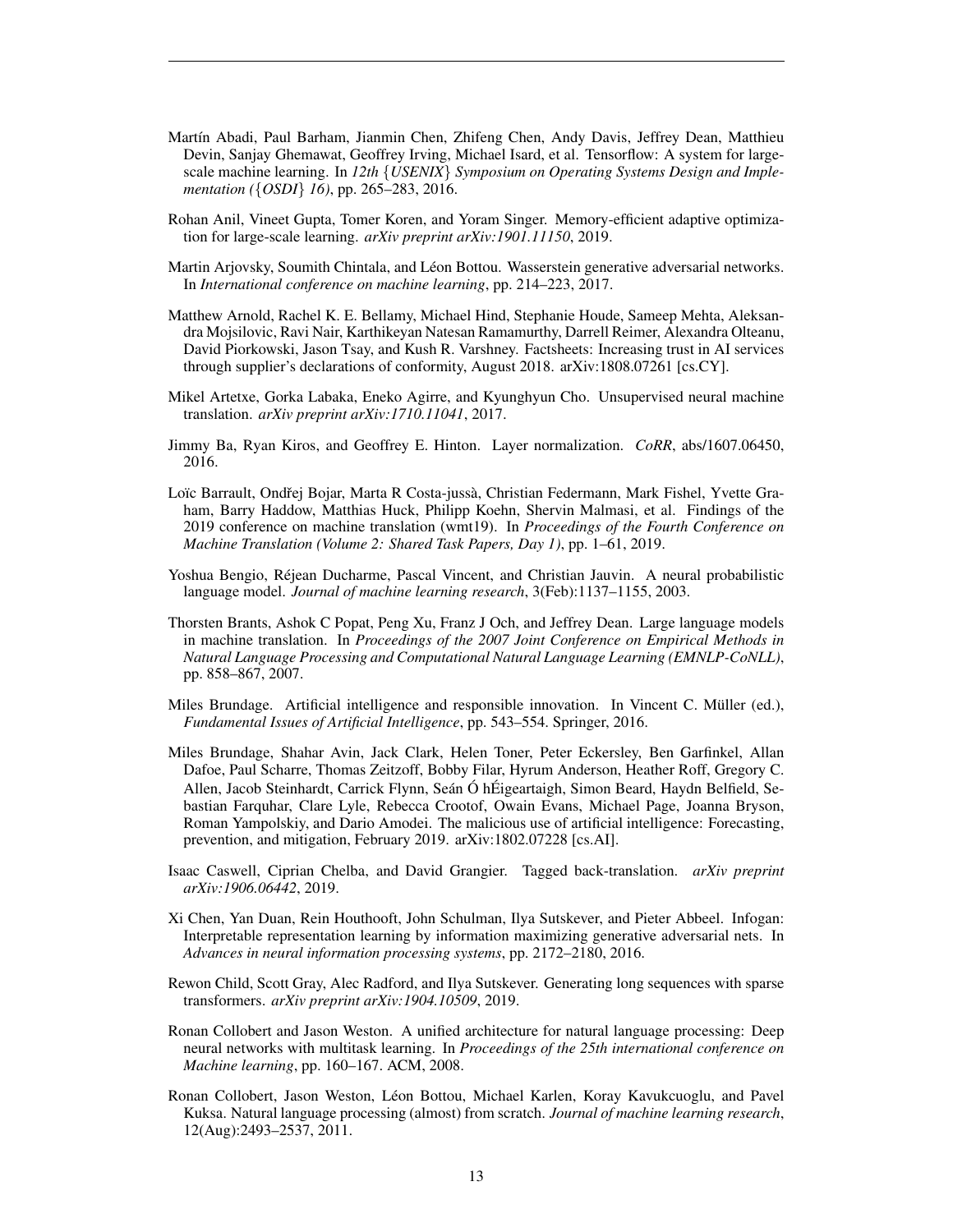- <span id="page-13-17"></span>Ruth Schwartz Cowan. The consumption junction: A proposal for research strategies in the sociology of technology. In Wiebe E. Bijker, Thomas P. Hughes, and Trevor J. Pinch (eds.), *The Social Construction of Technological Systems*, pp. 261–280. MIT Press, Cambridge, MA, USA, 1987.
- <span id="page-13-2"></span>Andrew M Dai and Quoc V Le. Semi-supervised sequence learning. In *Advances in neural information processing systems*, pp. 3079–3087, 2015.
- <span id="page-13-5"></span>Zihang Dai, Zhilin Yang, Yiming Yang, William W Cohen, Jaime Carbonell, Quoc V Le, and Ruslan Salakhutdinov. Transformer-xl: Attentive language models beyond a fixed-length context. *arXiv preprint arXiv:1901.02860*, 2019.
- <span id="page-13-1"></span>Jacob Devlin, Ming-Wei Chang, Kenton Lee, and Kristina Toutanova. Bert: Pre-training of deep bidirectional transformers for language understanding. *arXiv preprint arXiv:1810.04805*, 2018.
- <span id="page-13-13"></span>John Duchi, Elad Hazan, and Yoram Singer. Adaptive subgradient methods for online learning and stochastic optimization. *Journal of Machine Learning Research*, 12(Jul):2121–2159, 2011.
- <span id="page-13-10"></span>Matthew Dunn, Levent Sagun, Mike Higgins, V Ugur Guney, Volkan Cirik, and Kyunghyun Cho. Searchqa: A new q&a dataset augmented with context from a search engine. *arXiv preprint arXiv:1704.05179*, 2017.
- <span id="page-13-4"></span>Angela Fan, Mike Lewis, and Yann Dauphin. Hierarchical neural story generation. *arXiv preprint arXiv:1805.04833*, 2018.
- <span id="page-13-9"></span>Angela Fan, Yacine Jernite, Ethan Perez, David Grangier, Jason Weston, and Michael Auli. Eli5: Long form question answering. *arXiv preprint arXiv:1907.09190*, 2019.
- <span id="page-13-14"></span>Boris Ginsburg, Patrice Castonguay, Oleksii Hrinchuk, Oleksii Kuchaiev, Vitaly Lavrukhin, Ryan Leary, Jason Li, Huyen Nguyen, and Jonathan M Cohen. Stochastic gradient methods with layerwise adaptive moments for training of deep networks. *arXiv preprint arXiv:1905.11286*, 2019.
- <span id="page-13-0"></span>Ian Goodfellow, Jean Pouget-Abadie, Mehdi Mirza, Bing Xu, David Warde-Farley, Sherjil Ozair, Aaron Courville, and Yoshua Bengio. Generative adversarial nets. In *Advances in neural information processing systems*, pp. 2672–2680, 2014.
- <span id="page-13-8"></span>Max Grusky, Mor Naaman, and Yoav Artzi. Newsroom: A dataset of 1.3 million summaries with diverse extractive strategies. In *Proceedings of the 2018 Conference of the North American Chapter of the Association for Computational Linguistics: Human Language Technologies*, pp. 708–719, New Orleans, Louisiana, June 2018. Association for Computational Linguistics. URL <http://aclweb.org/anthology/N18-1065>.
- <span id="page-13-16"></span>Kazuma Hashimoto, Caiming Xiong, Yoshimasa Tsuruoka, and Richard Socher. A joint many-task model: Growing a neural network for multiple nlp tasks. *arXiv preprint arXiv:1611.01587*, 2016.
- <span id="page-13-6"></span>Kaiming He, Xiangyu Zhang, Shaoqing Ren, and Jian Sun. Deep residual learning for image recognition. In *Proceedings of the IEEE conference on computer vision and pattern recognition*, pp. 770–778, 2016.
- <span id="page-13-7"></span>Karl Moritz Hermann, Tomas Kocisky, Edward Grefenstette, Lasse Espeholt, Will Kay, Mustafa Suleyman, and Phil Blunsom. Teaching machines to read and comprehend. In *Advances in neural information processing systems*, pp. 1693–1701, 2015.
- <span id="page-13-15"></span>Ari Holtzman, Jan Buys, Maxwell Forbes, and Yejin Choi. The curious case of neural text degeneration. *arXiv preprint arXiv:1904.09751*, 2019.
- <span id="page-13-3"></span>Jeremy Howard and Sebastian Ruder. Universal language model fine-tuning for text classification. *arXiv preprint arXiv:1801.06146*, 2018.
- <span id="page-13-12"></span>Hakan Inan, Khashayar Khosravi, and Richard Socher. Tying word vectors and word classifiers: A loss framework for language modeling. *arXiv preprint arXiv:1611.01462*, 2016.
- <span id="page-13-11"></span>Melvin Johnson, Mike Schuster, Quoc V Le, Maxim Krikun, Yonghui Wu, Zhifeng Chen, Nikhil Thorat, Fernanda Viegas, Martin Wattenberg, Greg Corrado, et al. Googles multilingual neural ´ machine translation system: Enabling zero-shot translation. *Transactions of the Association for Computational Linguistics*, 5:339–351, 2017.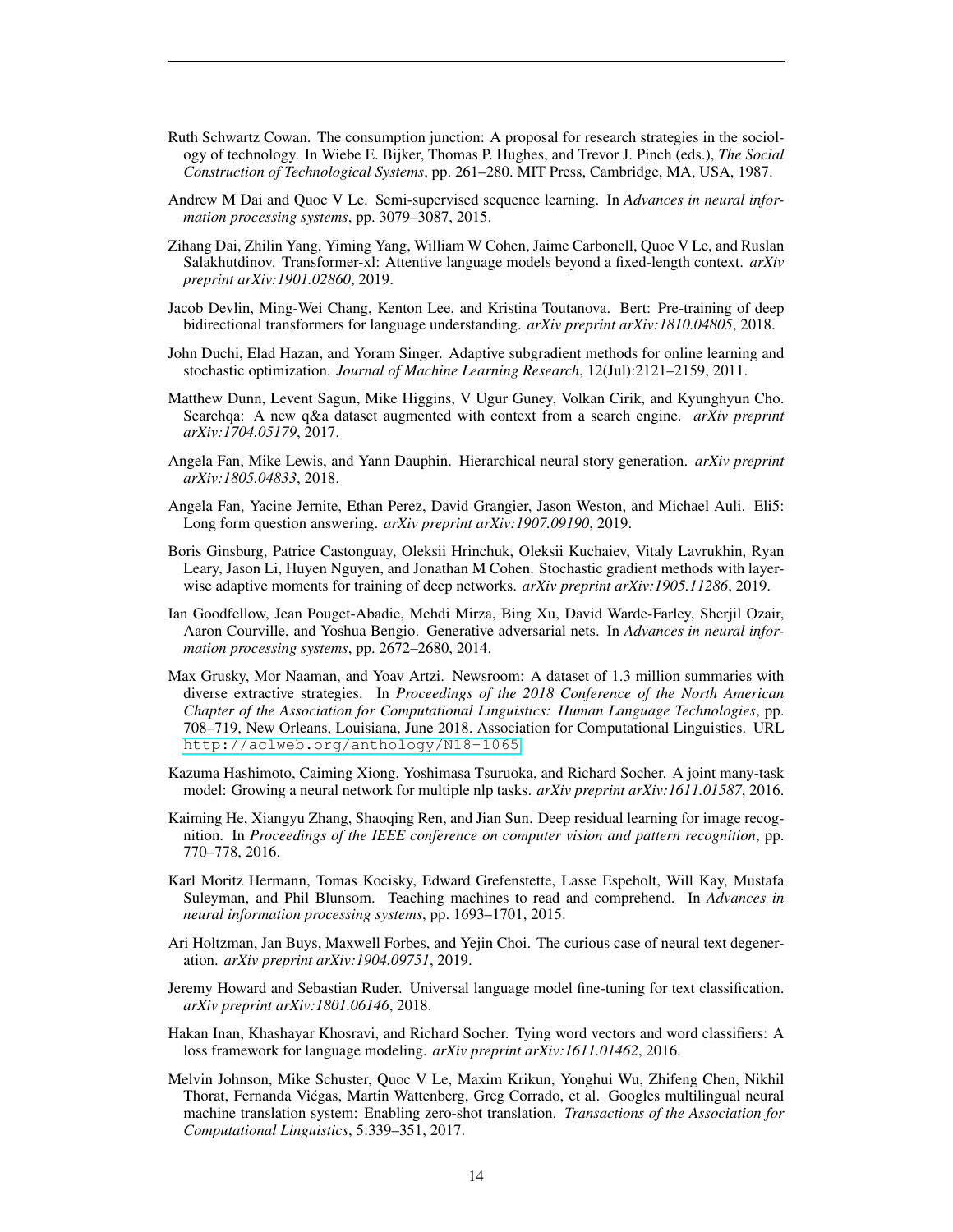- <span id="page-14-5"></span>Mandar Joshi, Eunsol Choi, Daniel S Weld, and Luke Zettlemoyer. Triviaqa: A large scale distantly supervised challenge dataset for reading comprehension. *arXiv preprint arXiv:1705.03551*, 2017.
- <span id="page-14-18"></span>David Kaiser and Jonathan Moreno. Self-censorship is not enough. *Nature*, 492(7429):345–347, December 2012. doi: 10.1038/492345a.
- <span id="page-14-12"></span>Lukasz Kaiser, Aidan N Gomez, Noam Shazeer, Ashish Vaswani, Niki Parmar, Llion Jones, and Jakob Uszkoreit. One model to learn them all. *arXiv preprint arXiv:1706.05137*, 2017.
- <span id="page-14-14"></span>Łukasz Kaiser, Aurko Roy, Ashish Vaswani, Niki Parmar, Samy Bengio, Jakob Uszkoreit, and Noam Shazeer. Fast decoding in sequence models using discrete latent variables. *arXiv preprint arXiv:1803.03382*, 2018.
- <span id="page-14-13"></span>Nitish Shirish Keskar, Bryan McCann, Caiming Xiong, and Richard Socher. Unifying question answering and text classification via span extraction. *arXiv preprint arXiv:1904.09286*, 2019.
- <span id="page-14-8"></span>Diederik P Kingma and Jimmy Ba. Adam: A method for stochastic optimization. *arXiv preprint arXiv:1412.6980*, 2014.
- <span id="page-14-0"></span>Diederik P Kingma and Max Welling. Auto-encoding variational bayes. *arXiv preprint arXiv:1312.6114*, 2013.
- <span id="page-14-1"></span>Ryan Kiros, Yukun Zhu, Ruslan R Salakhutdinov, Richard Zemel, Raquel Urtasun, Antonio Torralba, and Sanja Fidler. Skip-thought vectors. In *Advances in neural information processing systems*, pp. 3294–3302, 2015.
- <span id="page-14-7"></span>Catherine Kobus, Josep Crego, and Jean Senellart. Domain control for neural machine translation. *arXiv preprint arXiv:1612.06140*, 2016.
- <span id="page-14-17"></span>Wojciech Kryściński, Nitish Shirish Keskar, Bryan McCann, Caiming Xiong, and Richard Socher. Neural text summarization: A critical evaluation. *arXiv preprint arXiv:1908.08960*, 2019.
- <span id="page-14-6"></span>Tom Kwiatkowski, Jennimaria Palomaki, Olivia Redfield, Michael Collins, Ankur Parikh, Chris Alberti, Danielle Epstein, Illia Polosukhin, Jacob Devlin, Kenton Lee, et al. Natural questions: a benchmark for question answering research. *Transactions of the Association for Computational Linguistics*, 7:453–466, 2019.
- <span id="page-14-9"></span>Guillaume Lample and Alexis Conneau. Cross-lingual language model pretraining. *arXiv preprint arXiv:1901.07291*, 2019.
- <span id="page-14-10"></span>Guillaume Lample, Alexandre Sablayrolles, Marc'Aurelio Ranzato, Ludovic Denoyer, and Herve´ Jégou. Large memory layers with product keys. arXiv preprint arXiv:1907.05242, 2019.
- <span id="page-14-16"></span>Hector Levesque, Ernest Davis, and Leora Morgenstern. The winograd schema challenge. In *Thirteenth International Conference on the Principles of Knowledge Representation and Reasoning*, 2012.
- <span id="page-14-15"></span>Patrick Lewis, Ludovic Denoyer, and Sebastian Riedel. Unsupervised question answering by cloze translation. *arXiv preprint arXiv:1906.04980*, 2019.
- <span id="page-14-11"></span>Minh-Thang Luong, Quoc V Le, Ilya Sutskever, Oriol Vinyals, and Lukasz Kaiser. Multi-task sequence to sequence learning. *arXiv preprint arXiv:1511.06114*, 2015.
- <span id="page-14-4"></span>Julian McAuley, Christopher Targett, Qinfeng Shi, and Anton Van Den Hengel. Image-based recommendations on styles and substitutes. In *Proceedings of the 38th International ACM SIGIR Conference on Research and Development in Information Retrieval*, pp. 43–52. ACM, 2015.
- <span id="page-14-2"></span>Bryan McCann, James Bradbury, Caiming Xiong, and Richard Socher. Learned in translation: Contextualized word vectors. In *Advances in Neural Information Processing Systems*, pp. 6294– 6305, 2017.
- <span id="page-14-3"></span>Bryan McCann, Nitish Shirish Keskar, Caiming Xiong, and Richard Socher. The natural language decathlon: Multitask learning as question answering. *arXiv preprint arXiv:1806.08730*, 2018.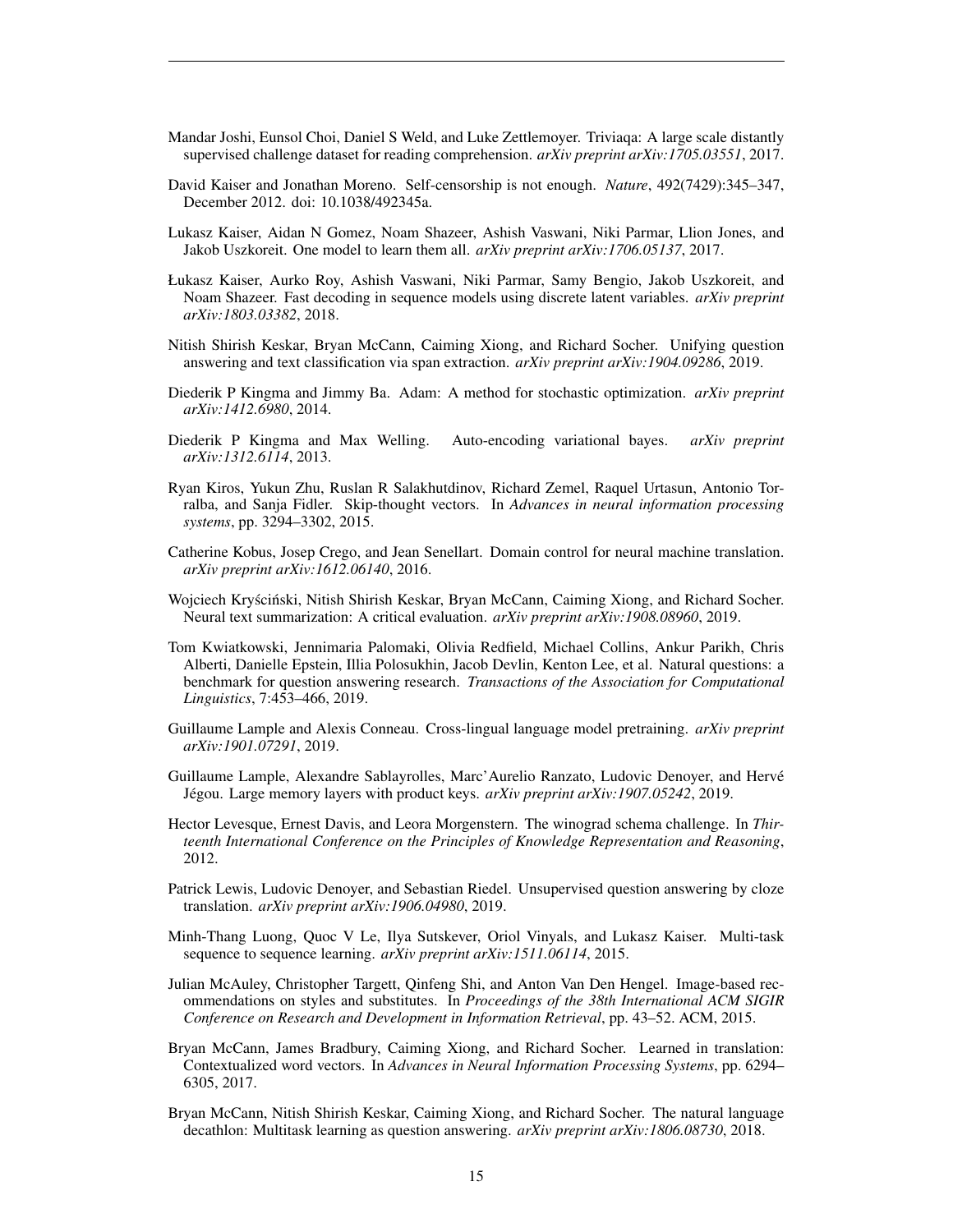- <span id="page-15-12"></span>Stephen Merity, Nitish Shirish Keskar, and Richard Socher. Regularizing and optimizing lstm language models. *arXiv preprint arXiv:1708.02182*, 2017.
- <span id="page-15-1"></span>Tomas Mikolov, Ilya Sutskever, Kai Chen, Greg S Corrado, and Jeff Dean. Distributed representations of words and phrases and their compositionality. In *Advances in neural information processing systems*, pp. 3111–3119, 2013.
- <span id="page-15-15"></span>Margaret Mitchell, Simone Wu, Andrew Zaldivar, Parker Barnes, Lucy Vasserman, Ben Hutchinson, Elena Spitzer, Inioluwa Deborah Raji, and Timnit Gebru. Model cards for model reporting. In *Proceedings of the Conference on Fairness, Accountability, and Transparency (FAT\* '19)*, January 2019. doi: 10.1145/3287560.3287596.
- <span id="page-15-10"></span>Amit Moryossef, Roee Aharoni, and Yoav Goldberg. Filling gender & number gaps in neural machine translation with black-box context injection. *arXiv preprint arXiv:1903.03467*, 2019.
- <span id="page-15-7"></span>Vinod Nair and Geoffrey E Hinton. Rectified linear units improve restricted boltzmann machines. In *Proceedings of the 27th International Conference on Machine Learning (ICML-10)*, pp. 807–814, 2010.
- <span id="page-15-16"></span>Ramesh Nallapati, Bowen Zhou, Caglar Gulcehre, Bing Xiang, et al. Abstractive text summarization using sequence-to-sequence rnns and beyond. *arXiv preprint arXiv:1602.06023*, 2016.
- <span id="page-15-2"></span>Matthew E Peters, Mark Neumann, Mohit Iyyer, Matt Gardner, Christopher Clark, Kenton Lee, and Luke Zettlemoyer. Deep contextualized word representations. *arXiv preprint arXiv:1802.05365*, 2018.
- <span id="page-15-5"></span>Carol W Pfaff. Constraints on language mixing: intrasentential code-switching and borrowing in spanish/english. *Language*, pp. 291–318, 1979.
- <span id="page-15-6"></span>Shana Poplack. Sometimes ill start a sentence in spanish y termino en espanol: toward a typology of code-switching1. *Linguistics*, 18(7-8):581–618, 1980.
- <span id="page-15-11"></span>Ofir Press and Lior Wolf. Using the output embedding to improve language models. *arXiv preprint arXiv:1608.05859*, 2016.
- <span id="page-15-3"></span>Alec Radford, Karthik Narasimhan, Tim Salimans, and Ilya Sutskever. Improving language understanding by generative pre-training. URL https://s3-us-west-2.amazonaws.com/ openai-assets/research-covers/langu ageunsupervised/language understand ing paper.pdf, 2018.
- <span id="page-15-4"></span>Alec Radford, Jeffrey Wu, Rewon Child, David Luan, Dario Amodei, and Ilya Sutskever. Language models are unsupervised multitask learners. *URL* https://d4mucfpksywv.cloudfront.net /better-language-models/language mo dels are unsupervised multitask learn ers.pdf, 2019.
- <span id="page-15-13"></span>Nazneen Fatema Rajani, Bryan McCann, Caiming Xiong, and Richard Socher. Explain yourself! leveraging language models for commonsense reasoning. *arXiv preprint arXiv:1906.02361*, 2019.
- <span id="page-15-9"></span>Pranav Rajpurkar, Jian Zhang, Konstantin Lopyrev, and Percy Liang. Squad: 100,000+ questions for machine comprehension of text. *arXiv preprint arXiv:1606.05250*, 2016.
- <span id="page-15-0"></span>Alexander M Rush, Sumit Chopra, and Jason Weston. A neural attention model for abstractive sentence summarization. *arXiv preprint arXiv:1509.00685*, 2015.
- <span id="page-15-8"></span>Evan Sandhaus. The new york times annotated corpus. *Linguistic Data Consortium, Philadelphia*, 6(12):e26752, 2008.
- <span id="page-15-14"></span>Thomas Scialom, Sylvain Lamprier, Benjamin Piwowarski, and Jacopo Staiano. Answers unite! unsupervised metrics for reinforced summarization models. *arXiv preprint arXiv:1909.01610*, 2019.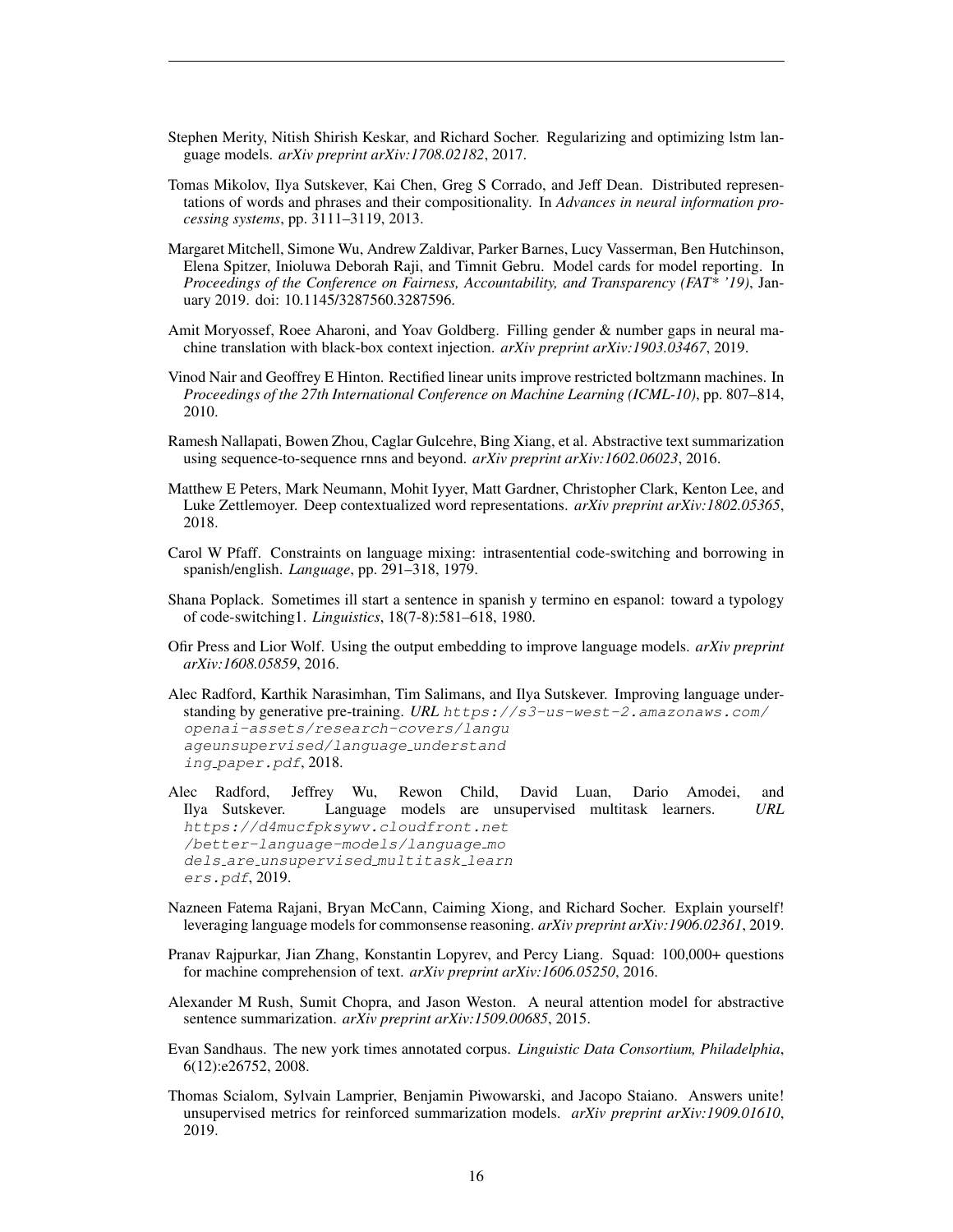- <span id="page-16-7"></span>Abigail See, Peter J Liu, and Christopher D Manning. Get to the point: Summarization with pointergenerator networks. In *Proceedings of the 55th Annual Meeting of the Association for Computational Linguistics (Volume 1: Long Papers)*, volume 1, pp. 1073–1083, 2017.
- <span id="page-16-4"></span>Rico Sennrich, Barry Haddow, and Alexandra Birch. Neural machine translation of rare words with subword units. *arXiv preprint arXiv:1508.07909*, 2015.
- <span id="page-16-6"></span>Noam Shazeer and Mitchell Stern. Adafactor: Adaptive learning rates with sublinear memory cost. *arXiv preprint arXiv:1804.04235*, 2018.
- <span id="page-16-14"></span>Jack Stilgoe, Richard Owen, and Phil Macnaghten. Developing a framework for responsible innovation. *Research Policy*, 42(9):1568–1580, November 2013. doi: 10.1016/j.respol.2013.05.008.
- <span id="page-16-0"></span>Ilya Sutskever, Oriol Vinyals, and Quoc V Le. Sequence to sequence learning with neural networks. In *Advances in neural information processing systems*, pp. 3104–3112, 2014.
- <span id="page-16-11"></span>Trieu H Trinh and Quoc V Le. A simple method for commonsense reasoning. *arXiv preprint arXiv:1806.02847*, 2018.
- <span id="page-16-2"></span>Adam Trischler, Tong Wang, Xingdi Yuan, Justin Harris, Alessandro Sordoni, Philip Bachman, and Kaheer Suleman. Newsqa: A machine comprehension dataset. *arXiv preprint arXiv:1611.09830*, 2016.
- <span id="page-16-13"></span>Lav R. Varshney, Nitish Shirish Keskar, and Richard Socher. Pretrained AI models: Performativity, mobility, and change, September 2019. arXiv:1909.03290 [cs.CY].
- <span id="page-16-1"></span>Ashish Vaswani, Noam Shazeer, Niki Parmar, Jakob Uszkoreit, Llion Jones, Aidan N Gomez, Ł ukasz Kaiser, and Illia Polosukhin. Attention is all you need. In I. Guyon, U. V. Luxburg, S. Bengio, H. Wallach, R. Fergus, S. Vishwanathan, and R. Garnett (eds.), *Advances in Neural Information Processing Systems 30*, pp. 5998–6008. Curran Associates, Inc., 2017. URL <http://papers.nips.cc/paper/7181-attention-is-all-you-need.pdf>.
- <span id="page-16-10"></span>Alex Wang, Amapreet Singh, Julian Michael, Felix Hill, Omer Levy, and Samuel R Bowman. Glue: A multi-task benchmark and analysis platform for natural language understanding. *arXiv preprint arXiv:1804.07461*, 2018.
- <span id="page-16-8"></span>Sean Welleck, Ilia Kulikov, Stephen Roller, Emily Dinan, Kyunghyun Cho, and Jason Weston. Neural text generation with unlikelihood training. *arXiv preprint arXiv:1908.04319*, 2019.
- <span id="page-16-5"></span>Yonghui Wu, Mike Schuster, Zhifeng Chen, Quoc V Le, Mohammad Norouzi, Wolfgang Macherey, Maxim Krikun, Yuan Cao, Qin Gao, Klaus Macherey, et al. Google's neural machine translation system: Bridging the gap between human and machine translation. *arXiv preprint arXiv:1609.08144*, 2016.
- <span id="page-16-12"></span>Stratos Xenouleas, Prodromos Malakasiotis, Marianna Apidianaki, and Ion Androutsopoulos. Sumqe: a bert-based summary quality estimation model. *arXiv preprint arXiv:1909.00578*, 2019.
- <span id="page-16-3"></span>Zhilin Yang, Peng Qi, Saizheng Zhang, Yoshua Bengio, William W Cohen, Ruslan Salakhutdinov, and Christopher D Manning. Hotpotqa: A dataset for diverse, explainable multi-hop question answering. *arXiv preprint arXiv:1809.09600*, 2018.
- <span id="page-16-9"></span>Rowan Zellers, Ari Holtzman, Hannah Rashkin, Yonatan Bisk, Ali Farhadi, Franziska Roesner, and Yejin Choi. Defending against neural fake news. *arXiv preprint arXiv:1905.12616*, 2019.